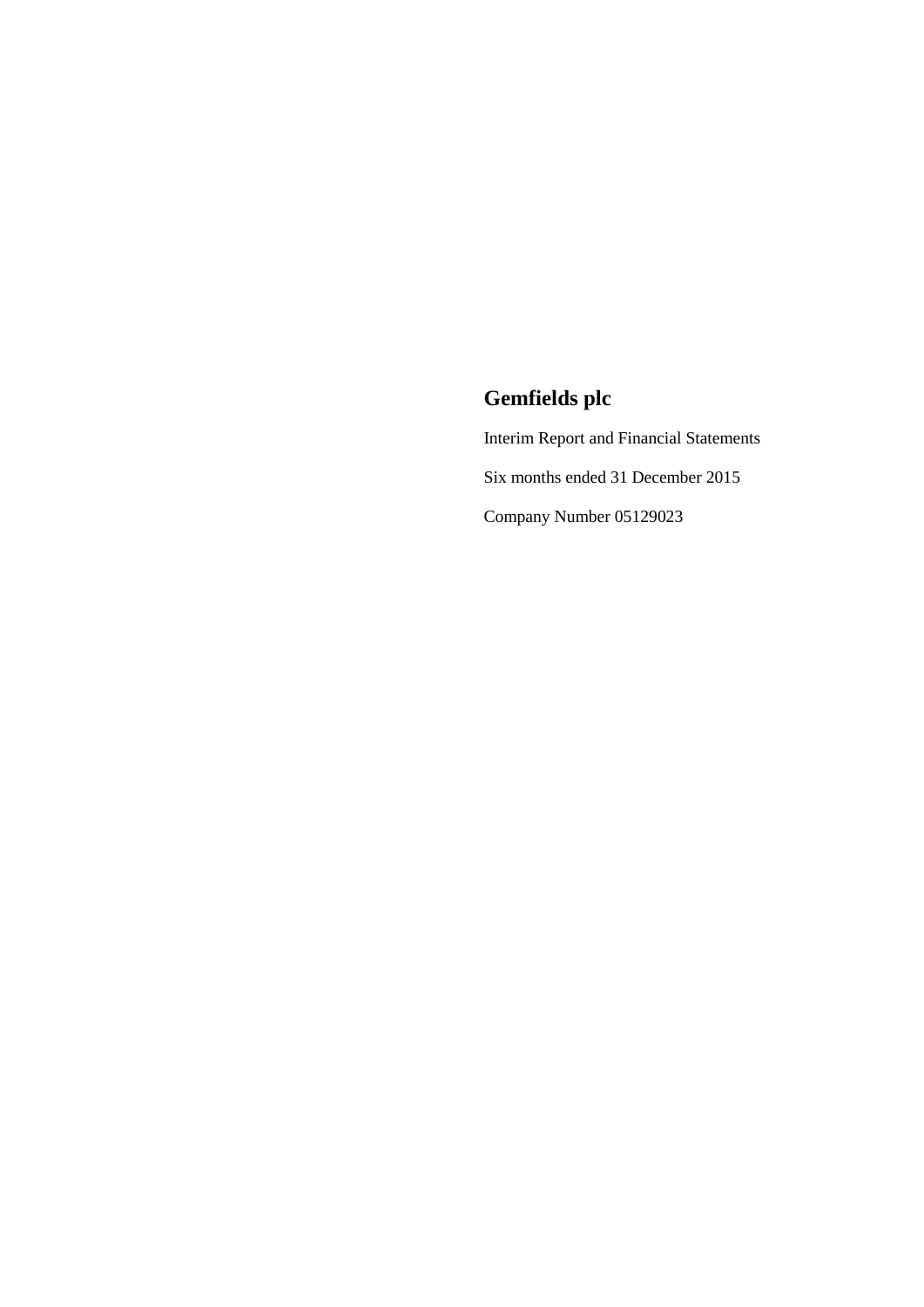## **Interim Report and Financial Statements**

## **Contents**

- Financial and operational highlights
- Chairman's statement
- Operational and financial review
- Consolidated income statement
- Consolidated statement of comprehensive income
- Consolidated statement of changes in equity
- Consolidated statement of financial position
- Consolidated statement of cash flows
- Notes forming part of the consolidated financial statements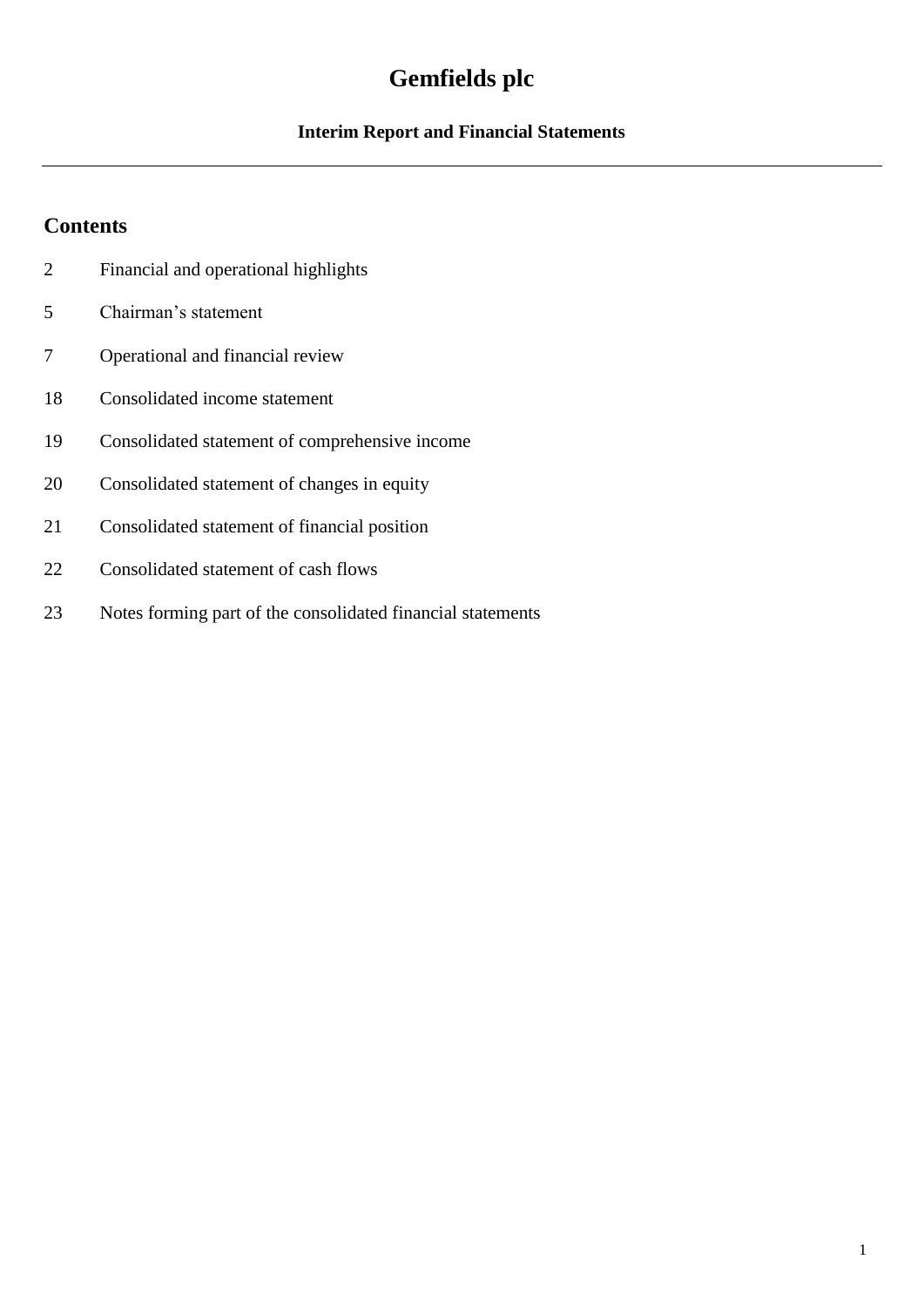## **Interim Report and Financial Statements for the six months ended 31 December 2015**

### **22 February 2016**

### **Financial Highlights**

- Revenue of US\$94.0 million (2014: US\$103.4 million):
- $\bullet$  EBITDA<sup>(a)</sup> of US\$35.6 million (2014: US\$61.7 million) with the change being largely attributable to a more equally planned auction mix between the first and second halves of the 2016 financial year when compared to the 2015 financial year wherein a significant part of the revenue (and margin) was achieved in the first half;
- Net profit after tax of US\$8.2 million (2014: US\$23.2 million);
- Cash at bank of US\$24.9 million at 31 December 2015 (30 June 2015: US\$28.0 million); and
- Cost of inventory at hand, excluding fuel and other consumables, of US\$107.0 million (30 June 2015: US\$101.1 million).

## **Operational Highlights**

- Three auctions held during the period, consisting of two rough emerald and beryl auctions and one rough ruby and corundum auction. The rough emerald and beryl auctions consisted of one higher quality and one lower quality emerald and beryl auctions, similar to the comparative prior period. The rough ruby and corundum auction offered higher and medium quality rough ruby and corundum, compared to a higher quality rough ruby auction held in the comparative prior period.
- Gemfields plans to hold two further auctions of rough emerald and beryl during the second half of the financial year 2016 with the next auction of predominantly higher quality rough emeralds expected to take place in March 2016. The Company's rough ruby and corundum auction schedule is still being finalised. At least one larger size auction of mixed qualities of ruby and corundum is expected to take place before the end of June 2016.

## **Emeralds**

- Production summary for 75% owned Kagem Mining Limited ("Kagem") in Zambia for the period:
	- o Production of 15.7 million carats of emerald and beryl (2014: 12.1 million carats);
	- o Average grade of 254 carats per tonne (2014: 202 carats per tonne);
	- o Total operating costs<sup>(b)</sup> of US\$22.4 million (2014: US\$21.9 million), and corresponding cash operating costs(d) of US\$16.2 million (2014: US\$21.6 million) following the completion of the fourth high wall pushback in September 2015;
	- $\circ$  Unit operating costs<sup>(c)</sup> of US\$1.43 per carat (2014: US\$1.81 per carat), largely driven by the increased production volumes. On a cash basis<sup>(d)</sup>, operating costs were US\$1.03 per carat (2014: US\$1.79); and
	- o Cash rock handling unit costs of US\$2.38 per tonne (2014: US\$2.92 per tonne).
- Updated Joint Ore Reserves Committee ("JORC") Resource and Reserves statement for Kagem announced in September 2015 with a total measured, indicated and inferred mineral resource of 1.8 billion carats of emerald and beryl and proven and probable ore reserves of 1.1 billion carats of emerald and beryl, giving a projected 25 year life of mine ("LoM") and a Net Present Value ("NPV") of US\$520 million (based on 10% base case discount rate);
- September 2015 auction of predominantly higher quality rough emerald held in Singapore generated revenues of US\$34.7 million; and
- November 2015 auction of predominantly lower quality rough emerald and beryl held in Jaipur, India generated revenues of US\$19.2 million at average value of US\$4.32 per carat, record results achieved for lower quality rough emerald auctions to date.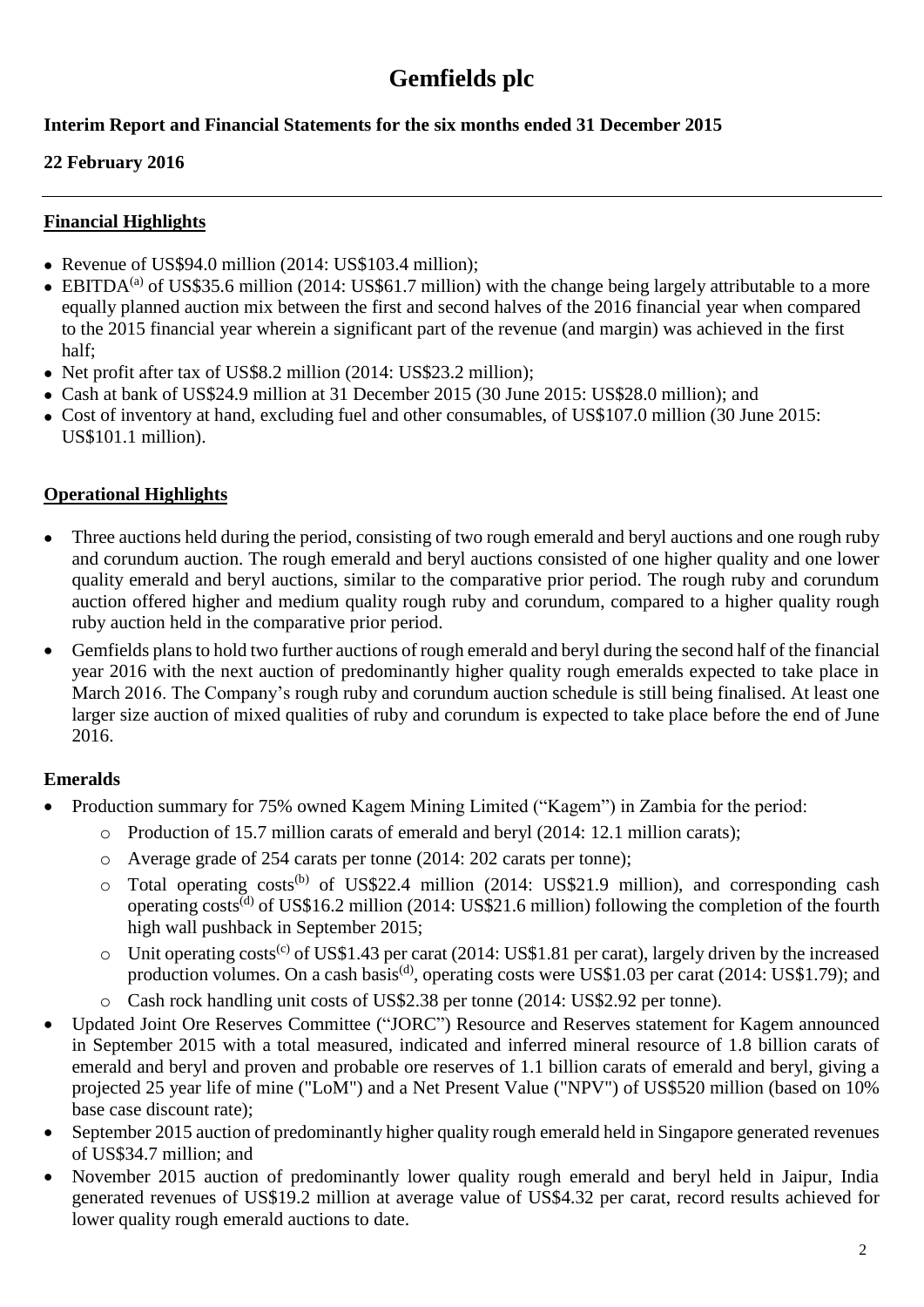## **Rubies**

- Production summary for 75% owned Montepuez Ruby Mining Limitada ("Montepuez") in Mozambique for the period:
	- o Production of 2.1 million carats of ruby and corundum (2014: 6.3 million carats). Production focused in H1 on lower grade but significantly higher value alluvial ore resources delivering a 341% increase in overall volume of higher quality rubies recovered. Production is expected to shift to areas of significantly higher grade, but overall lower value material, in the coming months;
	- o Average grade of 15 carats per tonne (2014: 37 carats per tonne), attributed to a greater proportion of higher quality but lower grade alluvial ore resources being processed during the period;
	- $\circ$  Total operating costs<sup>(b)</sup> of US\$13.0 million (2014: US\$10.0 million), and corresponding cash operating costs<sup>(d)</sup> of US\$10.4 million (2014: US\$8.6 million), largely on account of increased mining and exploration activities being carried out across the mining licence area;
	- $\circ$  Unit operating costs<sup>(c)</sup> of US\$6.19 per carat (2014: US\$1.59 per carat) driven by the reduced production volumes and a steady increase in the overall scale of operations. On a cash basis<sup>(d)</sup>, operating costs were US\$4.95 per carat (2014: US\$1.37 per carat); and
	- o Cash rock handling unit costs of US\$4.75 per tonne (2014: US\$5.85 per tonne).
- Maiden JORC Resource and Reserves statement for Montepuez announced in July 2015 with a total indicated and inferred mineral resource of 467 million carats of ruby and corundum and probable ore reserves of 432 million carats of ruby and corundum, giving a projected 21 year LoM and an NPV of US\$996 million (based on 10% base case discount rate); and
- The December 2015 Singapore auction, offering both higher and medium quality rough ruby and corundum in untreated and treated forms, generated revenues of US\$28.8 million at an average realised price of US\$317.92 per carat and saw 98% of the weight offered being sold.

## **Fabergé**

- Wholly owned Fabergé Ltd saw the value of realised sales during the period increase by 70% when compared with the same period in 2014. Losses before interest, tax, depreciation and amortisation reduced by 21%; and
- Fabergé won the 'Ladies Hi-Mechanical' category at the prestigious Grand Prix d'Horlogerie de Genève ("GPHG") awards held in October 2015, the Swiss watchmaking industry's highest honour, for its 'Lady Compliquée Peacock' timepiece. The award cements Fabergé's position as a future leader in the watch-making industry.

## **Coloured gemstone market**

- The coloured gemstone market continued to expand in the second half of calendar year 2015 with:
	- o Record per carat prices being achieved at the Gemfields November 2015 auction of predominantly lower quality emerald and beryl;
	- o An increase in demand for smaller sized, higher and medium quality rubies suited to larger production runs of mid-market positioned jewellery; and
	- o Record breaking consumer focused auction prices for cut and polished coloured diamonds, sapphires and spinel being achieved during the period.

## **Outlook**

- Subsequent to the binding and conditional agreement announced in September 2015, Gemfields looks forward to completion of the acquisition of a controlling interest in the Coscuez Emerald Mine in Boyacá department, Colombia, and then proceeding with its plan for exploration and development of the project during the remaining half of the financial year; and
- The Company retains its production forecast of 25 to 30 million carats for rough emerald and beryl, and 8 million carats of ruby and corundum for the 2016 financial year.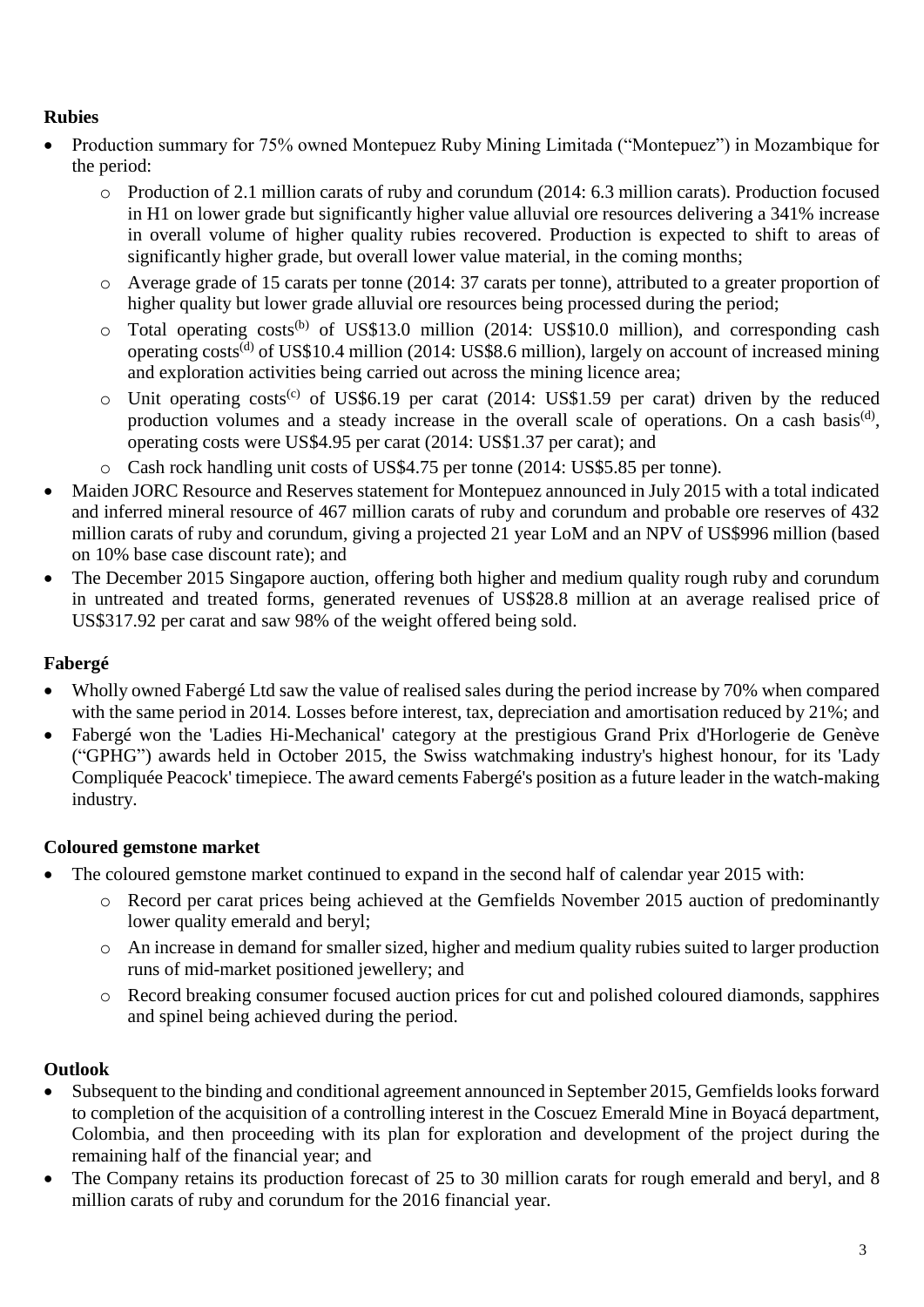#### **Explanatory notes:**

- (a) EBITDA earnings before interest, tax, depreciation, amortisation and impairment.
- (b) Total operating costs include mining and production costs, selling, general and administrative expenses, depreciation and amortisation, but exclude capitalised costs and mineral royalties.

(c) Unit operating costs are calculated as total operating costs (as defined in (b) and (d)) divided by the total gemstone production during the period.

(d) Cash operating costs include mining and production costs, capitalised costs, selling, general and administrative expenses, and exclude PPE-related capital expenditure, depreciation and mineral royalties.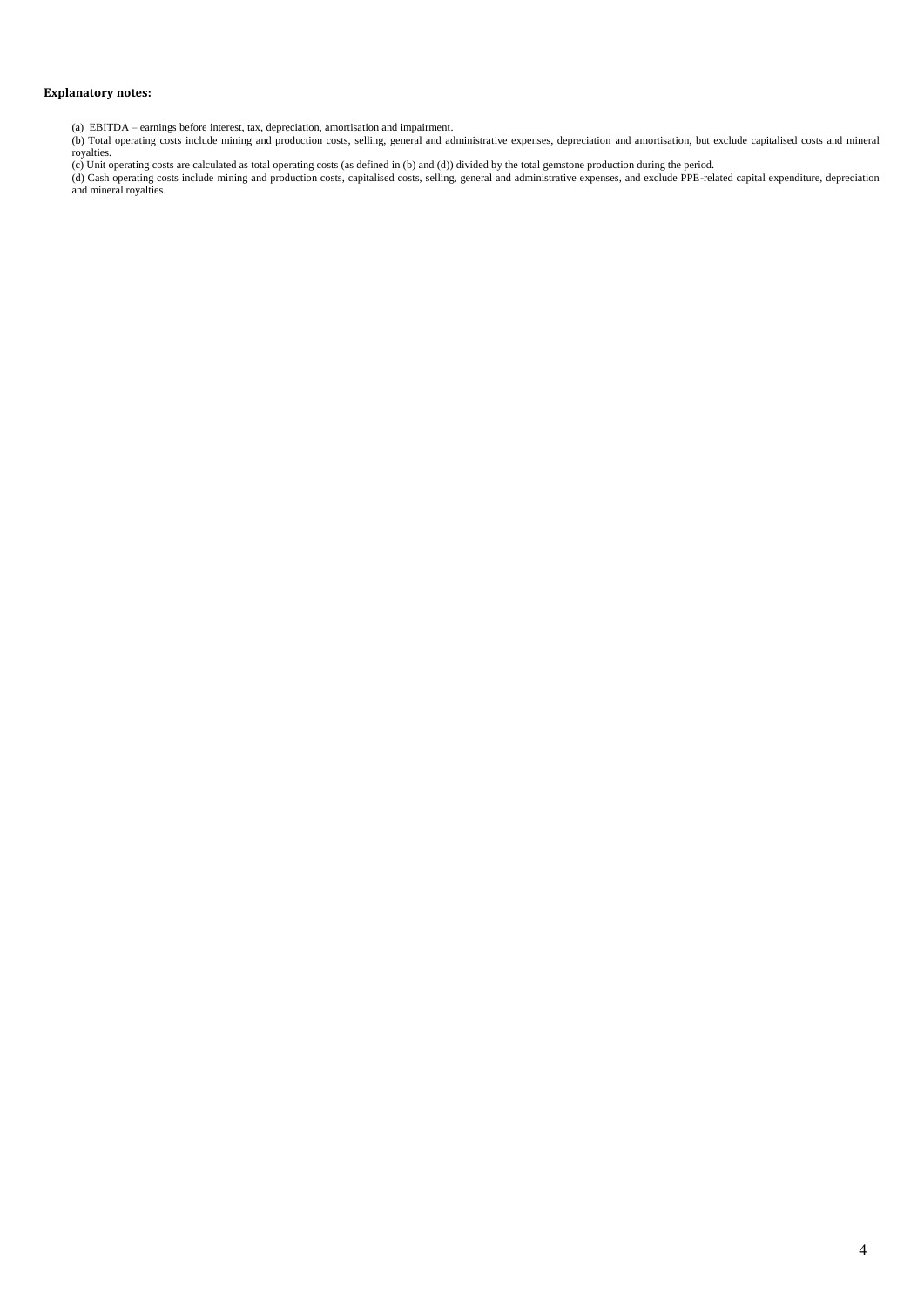#### **Chairman's Statement**

Dear Shareholder,

I am pleased to update you on yet another strong set of financial and operational results for Gemfields covering the six months ended 31 December 2015 which delivered Group revenues of US\$94.0 million and EBITDA of US\$35.6 million.

In the first half of the financial year the Company held three auctions, two emerald and one ruby. The three auctions were held in two different locations on our auction circuit including Singapore and India and offered our downstream customers a wide spectrum of products including a mixed range of higher and medium qualities of rubies, higher and lower qualities of emeralds and beryl and amethyst. Significantly the auction results, in conjunction with global demand for coloured gemstones, have clearly demonstrated that prices have remained firm as demand continues to grow. This stability within the coloured gemstone sector is perhaps even more significant when one considers the well-publicised challenges being experienced within the diamond and broader extractive sectors.

For the second half of the financial year we anticipate holding two further auctions of rough emerald and beryl and at least one of ruby and corundum, with the next auction being that of higher quality emerald scheduled to take place in Lusaka, Zambia in March 2016.

Outside of Gemfields' highly regarded auction platform, we have also noted the continued trend for new world record per carat prices being achieved by the larger auction houses for finished coloured diamonds and other gemstones. In May 2015, a 25.59 carat ruby was sold by Sotheby's for US\$30.3 million, the highest price ever achieved by a ruby, while a 35.09 carat Kashmir sapphire was sold by Christie's for US\$7.4 million, setting a new world record of more than US\$200,000 per carat.

We remain confident in our marketing strategies, their ability to support continued growth in demand and of the significant opportunity that continues to exist within the coloured gemstone market as we look forward to updating shareholders on the outcome of our future auction and production results in due course.

Operationally we enjoyed a very strong six months. Production for the period at Kagem was up 30% to 15.7 million carats of emerald and beryl when compared to the same period in 2014. This impressive increase in production is not only due to the increase in the average grade per tonne of ore being mined, but is also due to the continued increase in available ore reserves as a result of our earlier waste stripping projects and the ongoing improvements in mining efficiencies and methodologies being applied by our on-site teams.

At Montepuez, 2.1 million carats of ruby and corundum were produced versus 6.3 million in the comparable period. This expected variance is due to the deliberate decision to focus on lower grade, but significantly higher quality, alluvial areas in the short term which will be supplemented by a planned shift to some of the already exposed higher grade, lower value, areas in the coming months.

Our Fabergé jewellery business continues to progress and we were delighted to be awarded the prize in the 'Ladies Hi-Mechanical' category at the prestigious GPHG held in October 2015 for our new 'Lady Compliquée Peacock' timepiece. This award is the Swiss watchmaking industry's highest honour in this category and propels Fabergé to the forefront of this large market. Fabergé has continued to reap the benefits of its successful watch campaign, launched in 2015, with an increase in revenues seen in the period.

I remain highly encouraged by the Company's performance during the first half of the financial year. The production achievements continue to be the pillars for our business providing an excellent platform to maintain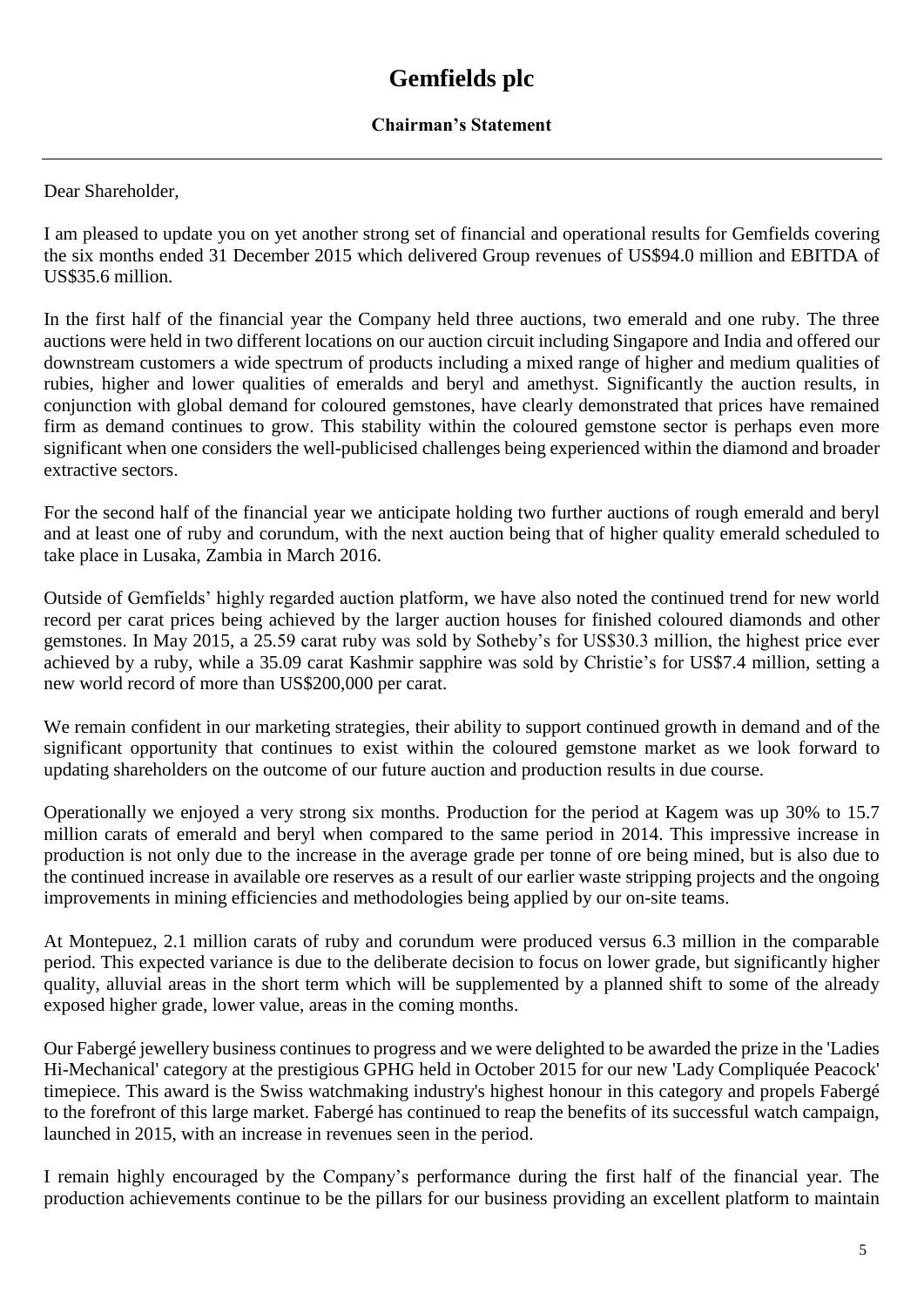our production target for the 2016 financial year of 25 to 30 million carats for rough emeralds and 8 million carats for rough ruby, while demand for coloured gemstones remains solid.

Graham Mascall

19 February 2016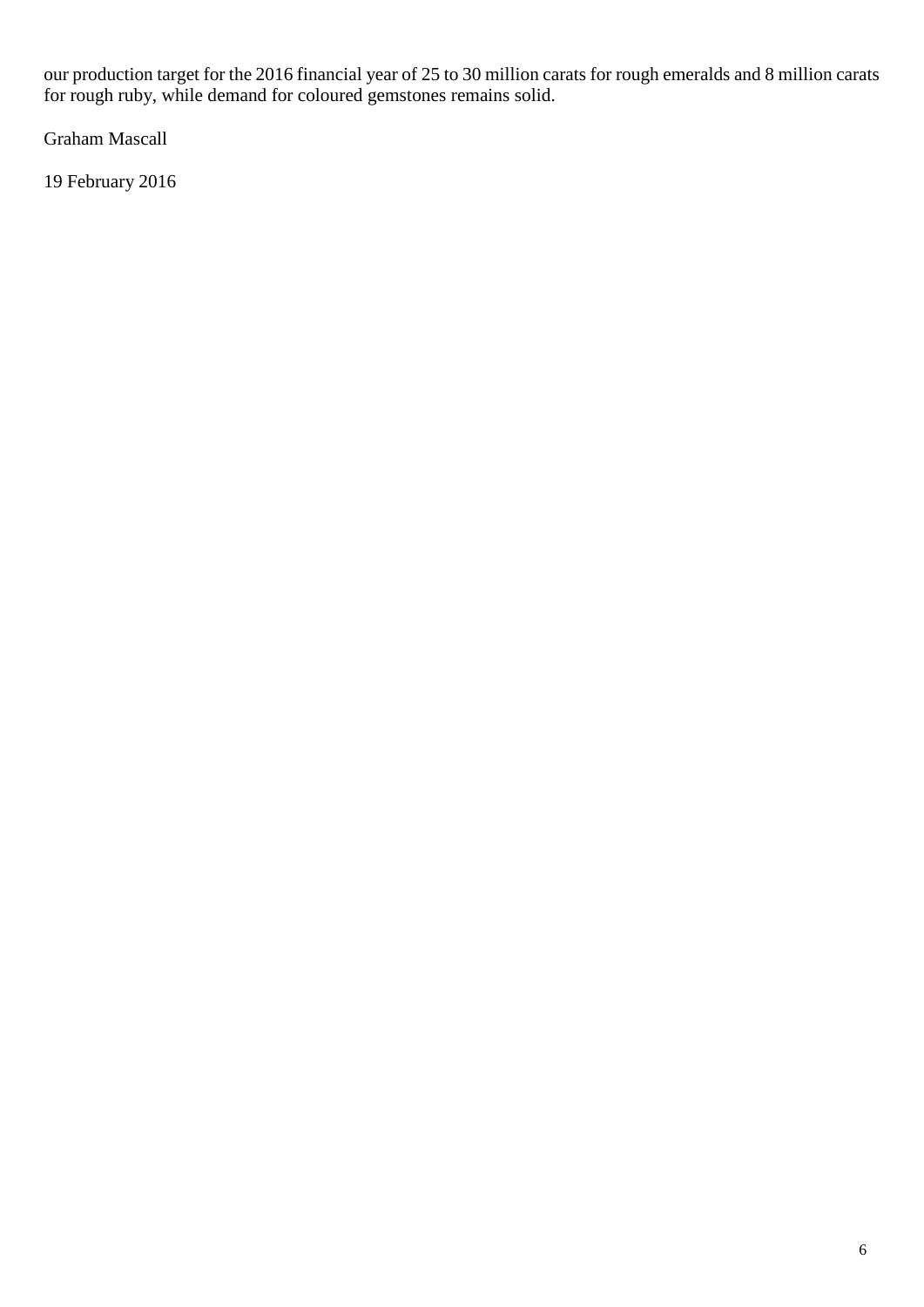### **Operational and Financial Review**

#### **Kagem Mining Limited, Zambia**

Kagem is believed to be the world's single largest producing emerald mine and is 75% owned by Gemfields, with the remaining 25% owned by the Government of the Republic of Zambia. Kagem is located in the Ndola Rural Emerald Restricted Area and lies south of Kitwe and west of Ndola in Zambia's Copperbelt Province. Kagem's licence area comprises around 41 square kilometres and currently delivers approximately 25% of global emerald production.

#### *Mining*

During the six months ended 31 December 2015, in excess of 6.8 million tonnes of waste was moved (2014: 7.3 million tonnes). The fourth high wall pushback was completed in September 2015 leaving approximately 15 months of exposed ore available for mining. Continued waste stripping of the Chama pit will be done by the inhouse team, which will provide for approximately two to three years of ore available for mining at any given point in time.

Increasing the overall strike length at the Chama pit operation and optimising the blasting and scheduling techniques assisted in further improving the mining efficiency and productivity. The operations yielded 15.7 million carats during the period (2014: 12.1 million carats) at a grade of 254 carats per tonne (2014: 202 carats per tonne).

Total operating costs were US\$22.4 million (2014: US\$21.9 million), while the cost per carat decreased by 21% to US\$1.43 per carat (2014: US\$1.81 per carat), reflecting the increase in production while overall costs were largely maintained at the same level as the previous comparative period. On a cash basis, total operating costs were US\$16.2 million (2014: US\$21.6 million) or US\$1.03 per carat (2014: US\$1.79 per carat).

Cash rock handling unit costs were US\$2.38 per tonne (2014: US\$2.92 per tonne), with the reduced costs of mining operations being a result of improved operating efficiencies, lower fuel prices and the short term positive impact of foreign exchange fluctuations.

#### *JORC Resource and reserve*

In September 2015, Gemfields published its updated JORC resource and ore reserves statement for Kagem emerald mine with measured, indicated and inferred mineral resource of 1.8 billion carats of emerald and beryl at an in-situ grade of 281 carats per tonne and proven and probable ore reserves of 1.1 billion carats of emerald and beryl at an ore grade of 291 carats per tonne. Based on the Competent Persons Report produced by SRK Consulting (UK) Limited ("SRK"), the projected LoM for the Kagem project is 25 years with projected undiscounted real cash flow over the LoM of approximately US\$1.59 billion. The independent technical economic model shows a post-tax NPV of US\$520 million based on a 10% base case discount rate. The report also acknowledges an extensive exploration potential within the Kagem licence areas.

#### *Processing*

Kagem also increased its processing efficiencies and capacity following an upgrade and extension to the existing washing plant facility and the installation of upgraded digital security and surveillance infrastructure. A better climate-controlled environment has also been established within the enclosed and extended picking facility, resulting in an improved working environment and more rigorous operating controls.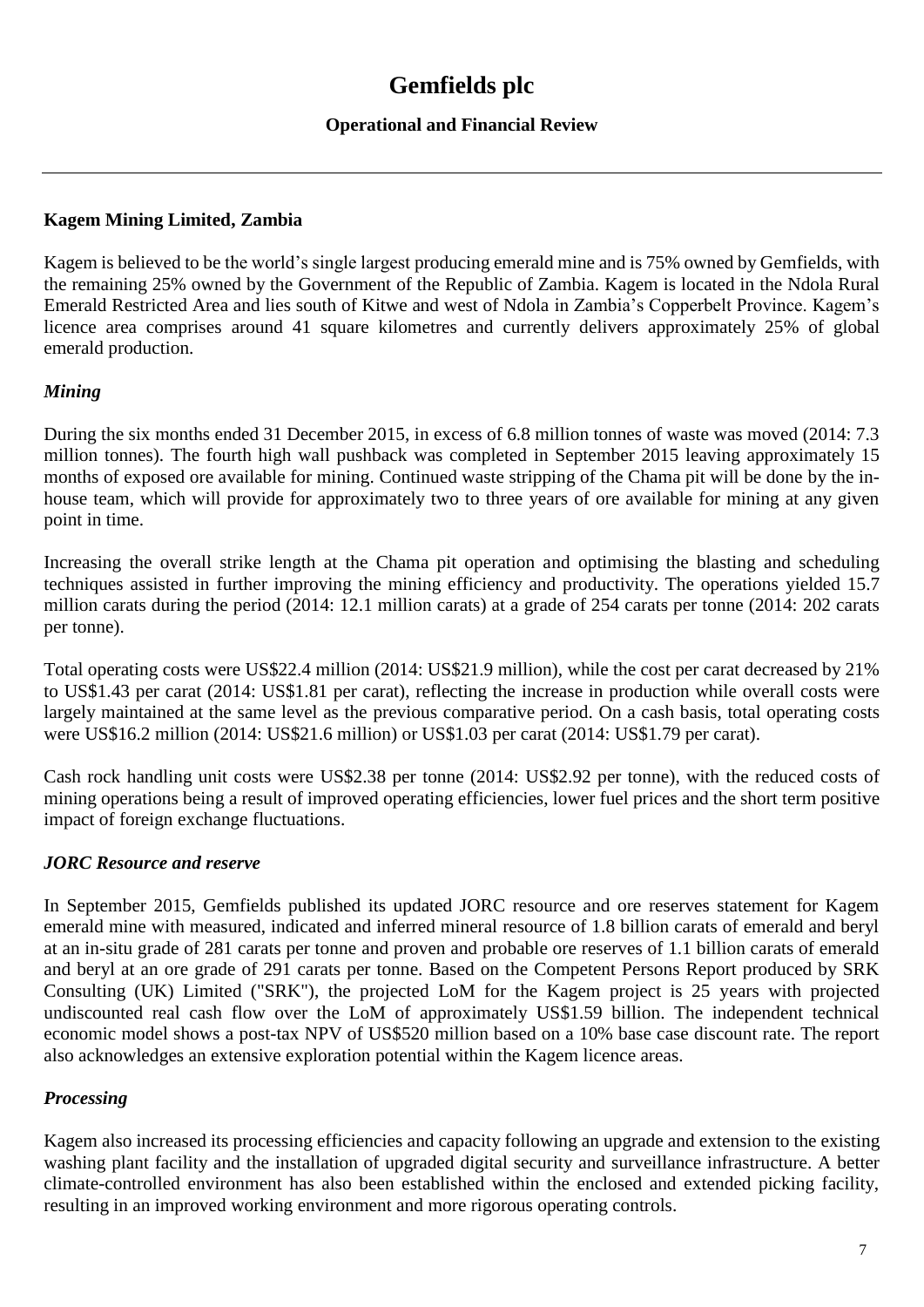These improvements have further contributed to the efficiency drives that are continuously being implemented at Kagem, with fewer breakdowns, reduced maintenance costs, improved gemstone recoveries and enhanced overall security.

The Kagem wash plant achieved a total of 2,872 hours of operation (2014: 3,039 hours) with the plant output capacity having been increased to 66 tonnes per hour during the period.

*Kagem's key operational parameters by quarter and half year are summarised below:*

|                                                          |                |      |      |      |      | <b>Ouarter</b> |      |      |      |      |                                                                                | <b>Half Year</b> |
|----------------------------------------------------------|----------------|------|------|------|------|----------------|------|------|------|------|--------------------------------------------------------------------------------|------------------|
| <b>KAGEM Quarterly Summary to Dec-15</b>                 | <b>Units</b>   |      |      |      |      |                |      |      |      |      | Dec-13 Mar-14 Jun-14 Sep-14 Dec-14 Mar-15 Jun-15 Sep-15 Dec-15 2014-15 2015-16 |                  |
| <b>PRODUCTION</b>                                        |                |      |      |      |      |                |      |      |      |      |                                                                                |                  |
| Gemstone Production (Emerald+Beryl)                      | million carats | 3.9  | 3.6  | 6.2  | 6.3  | 5.8            | 9.9  | 8.1  | 7.5  | 8.2  | 12.1                                                                           | 15.7             |
| Ore Production (Reaction Zone)                           | '000 tonnes    | 17.2 | 18.0 | 23.4 | 29.4 | 30.5           | 27.9 | 36.5 | 31.7 | 30.1 | 59.9                                                                           | 61.8             |
| Grade (Emerald+Beryl/Reaction Zone)                      | carats/tonne   | 224  | 198  | 271  | 214  | 190            | 355  | 222  | 237  | 272  | 202                                                                            | 254              |
| Waste Mined (including TMS)                              | million tonnes | 1.9  | 1.0  | 2.5  | 3.2  | 4.1            | 4.0  | 3.6  | 4.0  | 2.8  | 7.3                                                                            | 6.8              |
| <b>Total Rock Handling</b>                               | million tonnes | 2.0  | 1.0  | 2.5  | 3.2  | 4.2            | 4.0  | 3.6  | 4.1  | 2.8  | 7.4                                                                            | $6.8^{(c)}$      |
| <b>Stripping Ratio</b>                                   |                | 113  | 55   | 108  | 109  | 134            | 143  | 99   | 126  | 93   | 122                                                                            | 110              |
| <b>CAPITAL EXPENDITURE</b>                               |                |      |      |      |      |                |      |      |      |      |                                                                                |                  |
| Property, Plant and Equipment                            | US\$ million   | ٠    | 2.7  | 0.2  | 4.5  | 6.7            | 1.0  | 1.8  | 0.2  | 0.5  | 11.2                                                                           | 0.7              |
| Capitalised Waste Stripping                              | US\$ million   | 2.3  | 0.4  | 3.7  | 3.9  | 6.3            | 5.9  | 4.7  | 3.1  | 0.2  | 10.2                                                                           | 3.3              |
| <b>CASH COSTS</b> <sup>(a)</sup>                         |                |      |      |      |      |                |      |      |      |      |                                                                                |                  |
| Total (Cash) Operating Costs (a)                         | US\$ million   | 6.8  | 4.9  | 8.9  | 9.3  | 12.3           | 11.4 | 10.5 | 8.7  | 7.5  | 21.6                                                                           | 16.2             |
| Gemstone (Cash) Unit Cost (Emerald+Beryl) <sup>(a)</sup> | US\$/carat     | 1.76 | 1.38 | 1.44 | 1.48 | 2.12           | 1.15 | 1.30 | 1.16 | 0.91 | 1.79                                                                           | 1.03             |
| Ore / Reaction Zone (Cash) Unit Cost (a)                 | US\$/RZ tonne  | 393  | 273  | 380  | 316  | 403            | 409  | 288  | 274  | 249  | 361                                                                            | 262              |
| Rock Handling (Cash) Unit Cost (a)                       | US\$/tonne     | 3.46 | 4.90 | 3.56 | 2.91 | 2.93           | 2.85 | 2.92 | 2.12 | 2.68 | 2.92                                                                           | 2.38             |
| <b>ACCOUNTING COSTS (b)</b>                              |                |      |      |      |      |                |      |      |      |      |                                                                                |                  |
| Total Operating Costs (b)(c)                             | US\$ million   | 7.2  | 6.6  | 11.1 | 10.3 | 11.6           | 9.8  | 12.8 | 11.1 | 11.3 | 21.9                                                                           | 22.4             |
| Gemstone Unit Cost (Emerald+Beryl) <sup>(b)</sup>        | US\$/carat     | 1.85 | 1.83 | 1.79 | 1.63 | 2.00           | 0.99 | 1.58 | 1.48 | 1.38 | 1.81                                                                           | 1.43             |
| Ore / Reaction Zone Unit Cost (b)                        | US\$/RZ tonne  | 419  | 367  | 474  | 350  | 380            | 351  | 351  | 350  | 375  | 366                                                                            | 362              |
| Rock Handling Unit Cost <sup>(b)</sup>                   | US\$/tonne     | 3.60 | 6.60 | 4.44 | 3.22 | 2.76           | 2.45 | 3.56 | 2.71 | 4.04 | 2.96                                                                           | 3.29             |

(a) Cash operating costs include mining and production costs, capitalised waste stripping costs, selling, general and administrative expenses, and exclude PPE-related capital expenditure, depreciation, amortisation and mineral royalties.

(b) Total operating costs include mining and production costs, selling, general and administrative expenses, depreciation and amortisation, but exclude capitalised waste stripping costs and mineral royalties.

(c) Half year 2015-16 total rock handling figure doesn't equal the sum of Q1 2016 and Q2 2016 figures due to rounding.

#### *Safety and environment*

Kagem continues to maintain an excellent safety record, with no reportable lost time injuries having occurred since taking over operational control of the mine, underpinned by the high-level importance placed on the safety and wellbeing of our employees.

In line with the expansion of both mining operations and processing capacity, Kagem has proactively embarked on a comprehensive site-wide Environmental Impact Assessment ("EIA") which is currently under process for approval.

Kagem prides itself on its ability to supply emeralds that are mined in a responsible, transparent and safe manner with minimised impact on the natural environment.

#### *Geology and exploration*

The focus on a mineral resource replenishment programme through continuous exploration within the Kagem licence area was maintained during the period. Diamond core drilling continued in the Chama pit area establishing depth continuity of the TMS up to a vertical depth of 350 metres. In the Fibolele sector, in the North East part of the licence, drilling resulted in the proving of steeper dipping TMS of an average drilled thickness of 25 metres.

The Fibolele pit has emerged as a potentially significant production target and is presently in active operation over a strike length of 600 metres. In the period under review, additional production contacts were also delineated. The prime production points continued to yield strong volumes, producing 2.2 million carats with an average grade of 191 carat per tonne. The continuity of the TMS has been established, with an average thickness of approximately 40 metres.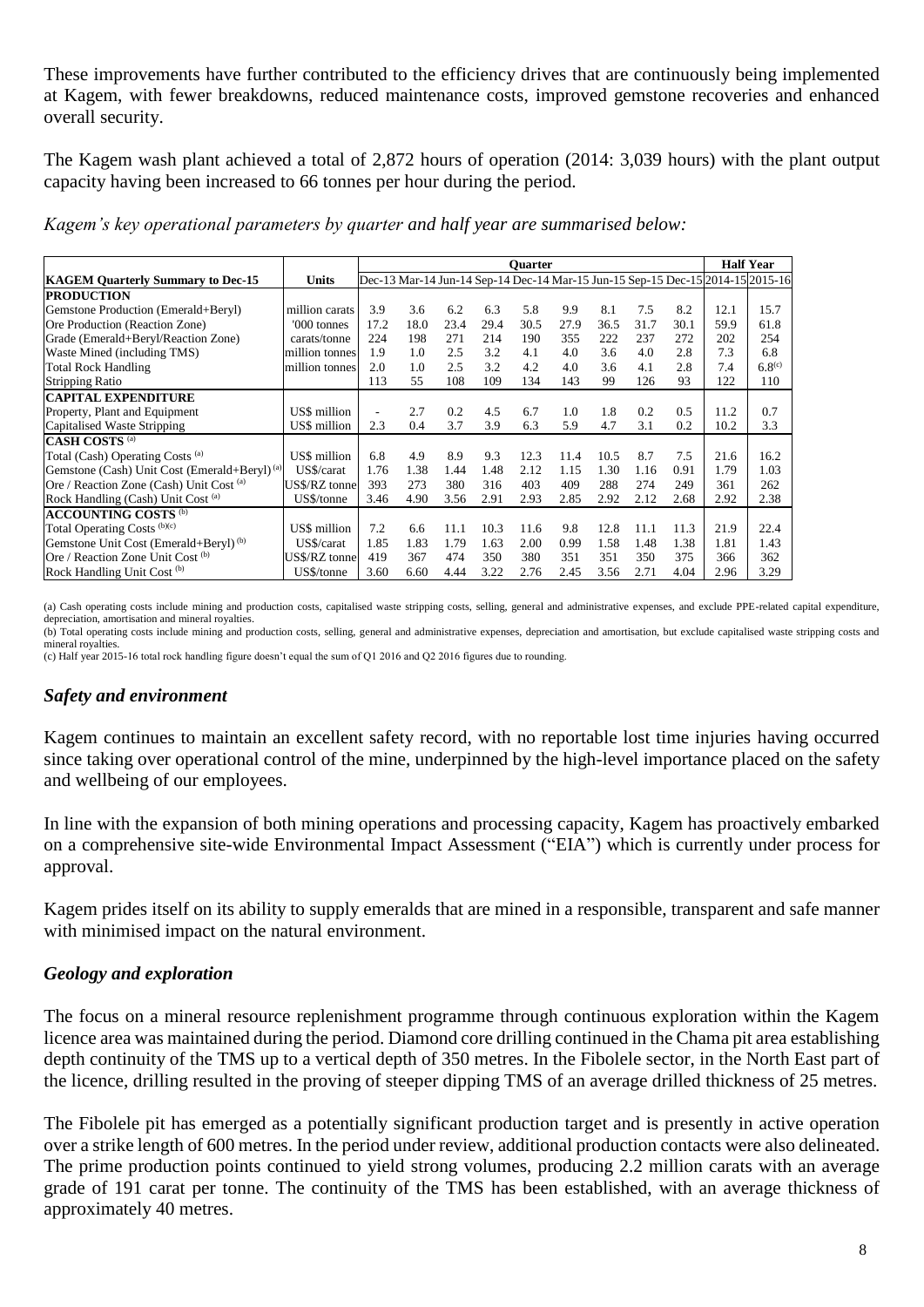At one of the important prospects within the Libwente sector, two bulk sampling programs continued to test the prospective ground. A total of 56,850 carats of emerald and beryl was produced by the Libwente pit during the period.

We continue to develop and improve our understanding of both global and site specific emerald gemstone geology and have maintained a competitive advantage via the utilisation of various cutting edge exploration tools such as Leapfrog geological modelling, Surpac block modelling and Surpac mine scheduling.

#### *Rough sales and auctions*

Two auctions of rough emerald and beryl from the Kagem emerald mine were held during the period.

From 31 August to 4 September 2015, Kagem held an auction of predominantly higher quality emerald in Singapore, generating revenues of US\$34.7 million. The average realised price was US\$58.42 per carat.

An auction of predominantly lower quality rough emerald and beryl was held from 18 to 21 November 2015 in Jaipur, India, generating revenues of US\$19.2 million, the highest total revenue achieved to date at a lower quality emerald and beryl auction. The auction yielded an average price of US\$4.32 per carat, a new per carat price record for a lower quality emerald and beryl auction.

The auction results during the period are summarised below:

#### **Auction Results**

|                                   | 31 August - 4          | 18-21 November   |  |  |
|-----------------------------------|------------------------|------------------|--|--|
| Dates                             | 2015<br>September 2015 |                  |  |  |
| Location                          | Singapore              | Jaipur, India    |  |  |
| Type                              | <b>Higher Quality</b>  | Lower Quality    |  |  |
| Carats offered                    | 0.60 million           | 5.07 million     |  |  |
| Carats Sold                       | $0.59$ million         | 4.45 million     |  |  |
| No. of companies placing bids     | 37                     | 29               |  |  |
| Average no. of bids per lot       | 11                     | 6                |  |  |
| No. of lots offered               | 19                     | 23               |  |  |
| No. of lots sold                  | 18                     | 18               |  |  |
| Percentage of lots sold           | 95%                    | 78%              |  |  |
| Percentage of lots sold by weight | 98%                    | 88%              |  |  |
| Percentage of lots sold by value  | 88%                    | 95%              |  |  |
| Total sales realised at auction   | US\$34.7 million       | US\$19.2 million |  |  |
| Average per carat sales value     | <b>US\$58.42/carat</b> | US\$4.32/carat   |  |  |

Two further auctions of rough emerald and beryl are planned for the second half of the financial year 2016 with the next auction of predominantly higher quality rough emerald expected to take place in March 2016.

#### *Human resources, corporate responsibility and sustainability*

A Memorandum of Understanding ("MOU") was signed between management and Saturnia Regina Pension Fund to include all local senior staff in the pension scheme making the total workforce permanent and pensionable including the junior employees.

Normal retirement at the age of 60 and the option of late retirement up to the age of 65 was also established following an amendment to the National Pension Scheme Authority Act ("NAPSA Act").

The daily employee attendance process has been fully automated using a biometric attendance system which also supports more accurate payroll inputs. Staff welfare activities have been focused on the enhancing of social amenities around the camp site.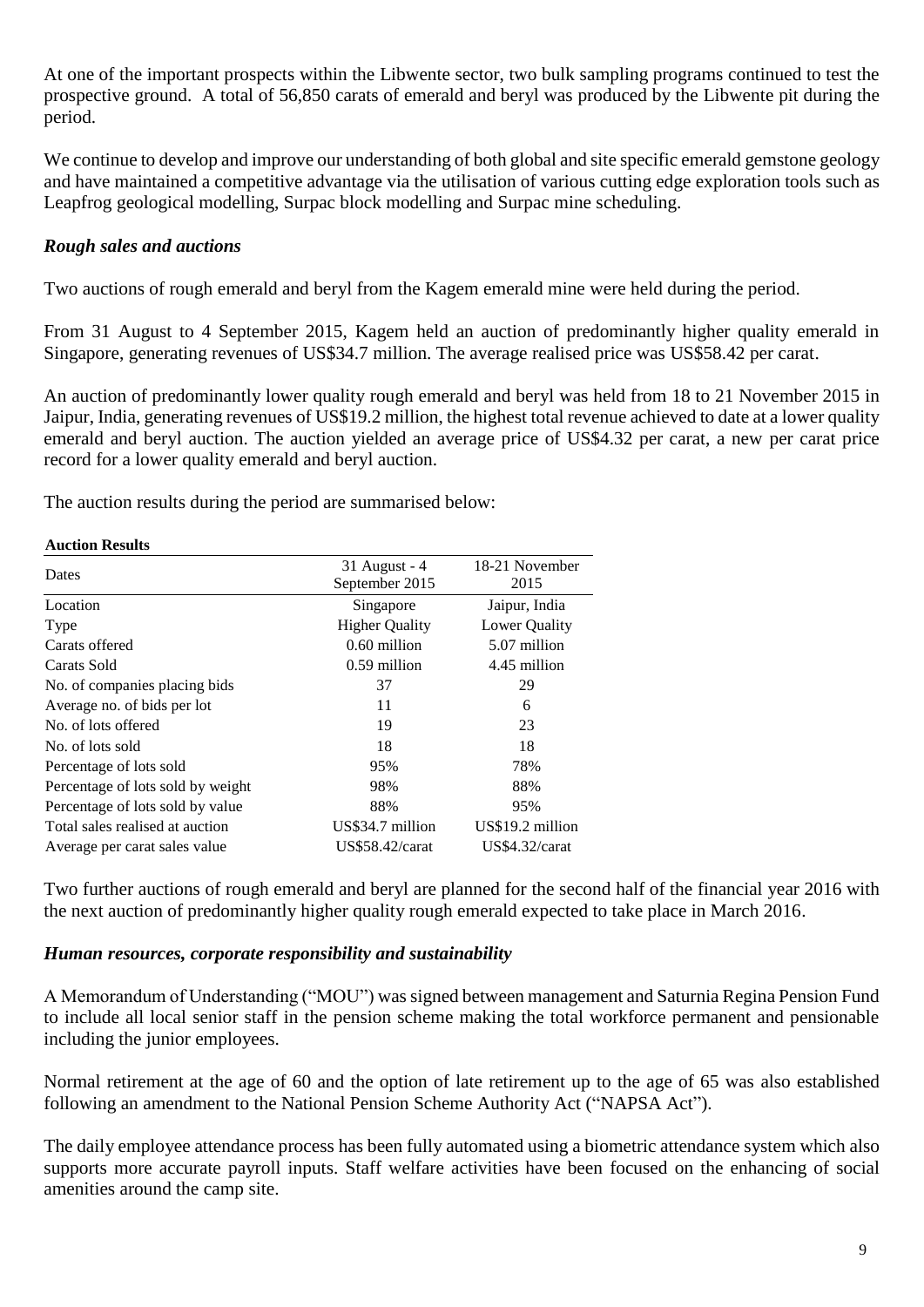Respective scholarship MOUs were signed with the University of Zambia and the Copperbelt University with respect to sponsorship of two mining and two geology students, per year (from their second year of studies onwards) per institution. The selection process for the first students to be brought on line has recently been initiated.

## *IT initiatives*

Kagem IT infrastructure continues to undergo significant improvements. Wi-Fi coverage has been expanded and now covers the office areas, workshop, living areas and recreation centre. New IP ("Internet Protocol") based camera systems were also commissioned and a state-of-art Avigilon (CCTV) and SACO (Time and attendance system) have been installed during the period.

## *Credit facility*

In August 2015, Kagem entered into a US\$10 million revolving credit facility with Barclays Bank Mauritius Limited ("Barclays"), supplementing the existing US\$20 million facility with Barclays Zambia plc and bringing the total loan facility provided by Barclays to US\$30 million. Funds drawn under the facility bear interest at a rate of three month US Dollar LIBOR plus 4.5%. The loan is used to support Kagem's working capital and capital expenditure requirements.

Kagem also entered into a US\$10 million short term and unsecured financing facility with Pallinghurst Resources Limited. This facility had a maturity date of 15 December 2015 and an interest rate of three month US Dollar LIBOR plus 4.5%. The facility was used for working capital and general business purposes. The financing facility was repaid in December 2015.

Kagem had an outstanding debt balance as at 31 December 2015 of US\$30 million.

### **Montepuez Ruby Mining Limitada, Mozambique**

The Montepuez ruby deposit is located in the north-east of Mozambique in the Cabo Delgado province. Covering approximately 33,600 hectares, it is believed to be the most significant recently discovered ruby deposit in the world. Gemfields owns a 75% interest in Montepuez Ruby Mining Limitada which holds a 25 year mining and exploration licence granted by the Government of Mozambique in November 2011. In November 2015, a new amalgamated licence 4703C (combining the two initial licences 4702 & 4703) covering an area on 34,966 hectares was issued in favour of Montepuez by the Government of Mozambique.

## *Mining*

The bulk sampling programme at Montepuez continues to increase in scale and has delivered consistently encouraging results. During the period, bulk sampling activities have focussed primarily on alluvial deposits in Maninge Nice and Mugloto blocks, located approximately 9 kilometres apart within the concession area. The exploration programme has continued with core and non-core drilling and the data provides an indication of the significant possibility to further increase the existing resource base.

A comprehensive technical review has resulted in the rock handling capacity being increased to 360,000 tonnes per month, compared to 310,000 tonnes per month in the previous financial year, without a need to increase the fleet size. Total rock handling during the period was 2.2 million tonnes (2014: 1.5 million tonnes), made up of 0.3 million tonnes of ore and 1.9 million tonnes of waste.

During the period higher quality and higher value, but lower grade, secondary ore deposits were mined and processed. Approximately 144,000 tonnes of ore was processed by the washing plant (2014: 171,000 tonnes), producing a total of 2.1 million carats of ruby and corundum (2014: 6.3 million carats) at an average grade of 15 carats per tonne (2014: 37 carats per tonne) and resulted in a 341% increase in the overall volume of higher quality rubies recovered during the six months under review. This takes the total ruby and corundum produced at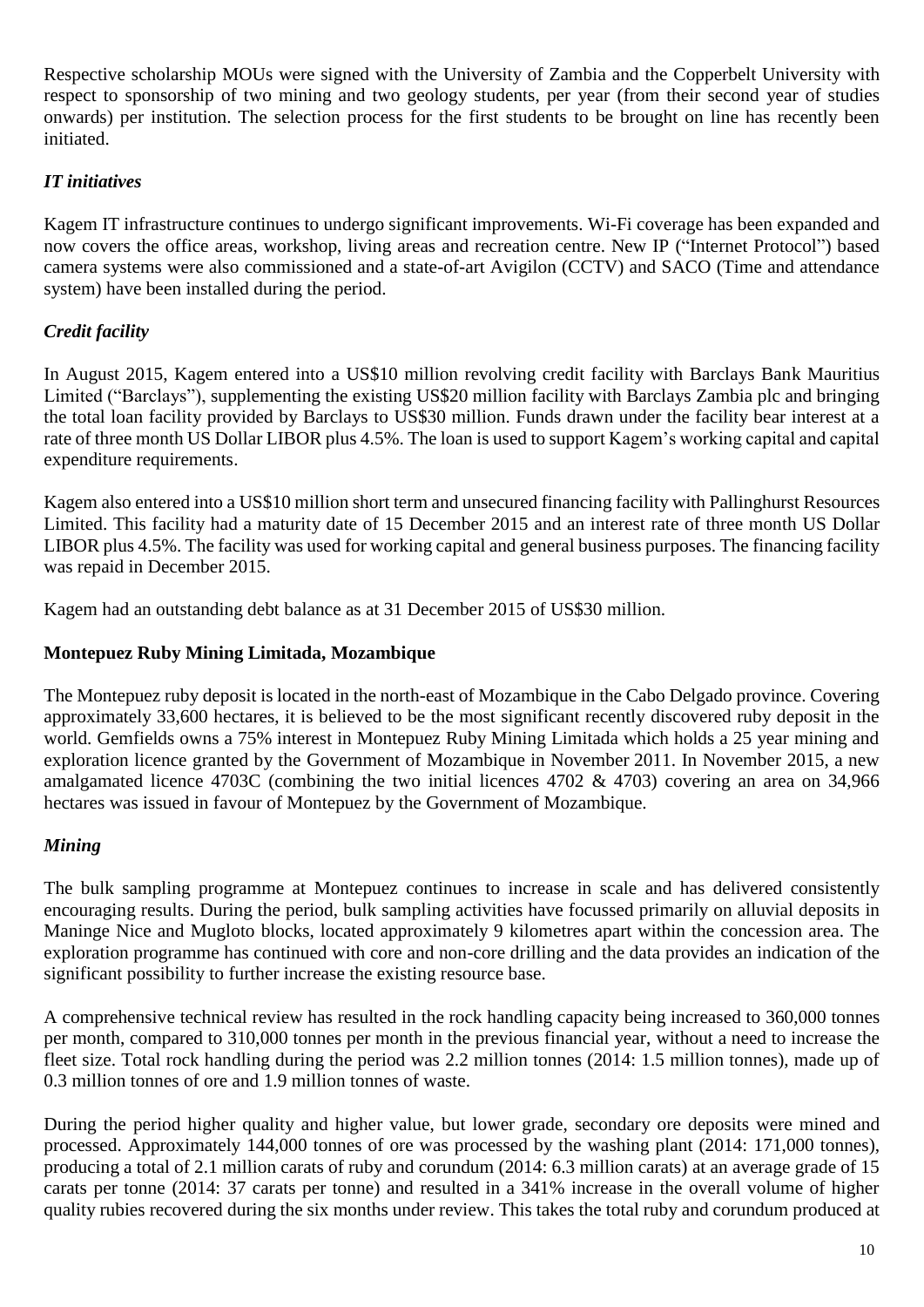Montepuez since the commencement of bulk sampling to 18.8 million carats. Total cash operating costs for the period stood at US\$10.4 million (2014: US\$ 8.6 million) on account of the continued increase in the overall scale of operations.

|                                                          |                |          |          |          |       | <b>Ouarter</b>       |       |          |         |                 | <b>Half Year</b> |         |
|----------------------------------------------------------|----------------|----------|----------|----------|-------|----------------------|-------|----------|---------|-----------------|------------------|---------|
| <b>MONTEPUEZ Quarterly Summary to Dec-15</b>             | <b>Units</b>   | $Dec-13$ | $Mar-14$ | $Jun-14$ |       | Sep-14 Dec-14 Mar-15 |       | $Jun-15$ |         | Sep-15 $Dec-15$ | 2014-15          | 2015-16 |
| <b>PRODUCTION</b>                                        |                |          |          |          |       |                      |       |          |         |                 |                  |         |
| Gemstone Production (Ruby+Corundum)                      | million carats | 2.3      | 1.1      | 0.2      | 2.9   | 3.4                  | 1.4   | 0.7      | 0.5     | 1.6             | 6.3              | 2.1     |
| Ore Production (Primary+Secondary)                       | '000 tonnes    | 150.9    | 75.9     | 99.9     | 81.7  | 158.3                | 79.4  | 119.5    | 136.9   | 132.9           | 240.0            | 269.8   |
| Ore Processed (Primary+Secondary)                        | '000 tonnes    | 35.9     | 28.8     | 68.9     | 69.9  | 101.4                | 78.6  | 75.5     | 72.8    | 71.7            | 171.3            | 144.5   |
| Grade (Ruby+Corundum/Ore Processed)                      | carats/tonne   | 64       | 38       |          | 41    | 34                   | 18    |          |         | 22              | 37               | 15      |
| <b>Waste Mined</b>                                       | '000 tonnes    | 137.8    | 456.5    | 443.0    | 452.2 | 776.9                | 441.7 | 859.7    | 996.8   | 922.0           | 1,229.1          | 1,918.8 |
| <b>Total Rock Handling</b>                               | '000 tonnes    | 288.7    | 532.4    | 542.9    | 533.9 | 935.2                | 521.1 | 979.2    | 1,133.7 | 1,054.9         | 1,469.1          | 2,188.6 |
| <b>Stripping Ratio</b>                                   |                | 0.9      | 6.0      | 4.4      | 5.5   | 4.9                  | 5.6   | 7.2      | 7.3     | 6.9             | 5.1              | 7.1     |
| <b>CAPITAL EXPENDITURE</b>                               |                |          |          |          |       |                      |       |          |         |                 |                  |         |
| Property, Plant and Equipment                            | US\$ million   | 2.9      | 1.1      | 1.5      | 4.5   | 1.6                  | 1.4   | 2.3      | 3.3     | 1.8             | 6.1              | 5.1     |
| <b>CASH COSTS<sup>(a)</sup></b>                          |                |          |          |          |       |                      |       |          |         |                 |                  |         |
| Total (Cash) Operating Costs (a)                         | US\$ million   | 2.8      | 3.0      | 3.1      | 3.7   | 4.9                  | 3.7   | 6.0      | 5.1     | 5.3             | 8.6              | 10.4    |
| Gemstone (Cash) Unit Cost (Ruby+Corundum) <sup>(a)</sup> | US\$/carat     | 1.22     | 2.73     | 15.50    | 1.28  | 1.44                 | 2.64  | 8.57     | 10.20   | 3.31            | 1.37             | 4.95    |
| Ore Production (Cash) Unit Cost (a)                      | US\$/tonne     | 18.56    | 39.53    | 31.03    | 45.29 | 30.95                | 46.60 | 50.21    | 37.25   | 39.88           | 35.83            | 38.55   |
| Rock Handling (Cash) Unit Cost <sup>(a)</sup>            | US\$/tonne     | 9.70     | 5.63     | 5.71     | 6.93  | 5.24                 | 7.10  | 6.13     | 4.50    | 5.02            | 5.85             | 4.75    |
| <b>ACCOUNTING COSTS (b)</b>                              |                |          |          |          |       |                      |       |          |         |                 |                  |         |
| Total Operating Costs <sup>(b)</sup>                     | US\$ million   | 2.3      | 2.4      | 0.8      | 4.3   | 5.7                  | 4.6   | 7.0      | 6.1     | 6.9             | 10.0             | 13.0    |
| Gemstone Unit Cost (Ruby+Corundum) <sup>(b)</sup>        | US\$/carat     | 1.00     | 2.18     | 4.00     | 1.48  | 1.68                 | 3.29  | 10.00    | 12.20   | 4.31            | 1.59             | 6.19    |
| Ore Production Unit Cost <sup>(b)</sup>                  | US\$/tonne     | 15.24    | 31.62    | 8.01     | 52.63 | 36.01                | 57.93 | 58.58    | 44.56   | 51.92           | 41.67            | 48.18   |
| Rock Handling Unit Cost <sup>(b)</sup>                   | US\$/tonne     | 7.97     | 4.51     | 1.47     | 8.05  | 6.09                 | 8.83  | 7.15     | 5.38    | 6.54            | 6.81             | 5.94    |

*Montepuez's key operational parameters by quarter and half year are summarised below:*

(a) Cash operating costs include mining and production costs, capitalised mining and production costs, selling, general and administrative expenses, and exclude capital expenditure, depreciation and mineral royalties.

(b) For the period to 30 June 2014, mining and production costs were capitalised. The total operating costs included security costs, selling, general and administrative expenses and depreciation, but exclude mineral royalties and capitalised mining and production costs. Following the reclassification of the Montepuez Ruby Mine from intangible unevaluated asset under IFRS 6 to evaluated mining property, mining and production costs are recognised in the income statement from 1 July 2014. From 1 July 2014, the total operating costs include mining and production costs (including security costs), selling, general and administrative expenses, and depreciation, but exclude mineral royalties.

Total investment in property, plant and equipment for the period was US\$5.1 million (2014: US\$6.1 million), with much of this being spent on improved washing plant and camp site facilities.

#### *Geology and exploration*

The second phase of the exploration programme has been carried out in and around the Maninge Nice area up to the eastern boundary of the concession, covering an area of almost 45 square kilometres involving both diamond core drilling and auger drilling through a combination of Montepuez's in-house team and a third party contractor.

The second phase of the auger drilling programme commenced in April 2015 and completed in December 2015. A total of 2,026 drill holes, or 13,784 linear metres, of contractual auger drilling was completed within the period. In addition, a total of 55 diamond core drill holes (at an average depth of 44.6 metres) and 21 diamond holes (at an average depth of 50.0 metres) were also drilled during the period by the contractor and in-house drilling rigs respectively.

The auger exploration programme (Phase 2) has delineated additional new areas of potential with a gravel bed thicknesses of more than one metre. These are yet to be confirmed by bulk sampling.

In addition to this, some added areas of mineralised amphibolite have also been identified with the available data suggesting that the amphibolite bodies, hosting the primary ruby mineralisation, are oriented in an East-West direction. The amphibolite bodies occur intermittently across the area of investigation and further exploration, by diamond core drilling, is currently in progress.

Further diamond core drilling has also been planned to support a better understanding of the disposition of the primary mineralised zone located on the east of the Maninge Nice area. Phase 3 of the exploration programme will thus be aimed at tracing the extent of the primary ruby mineralisation within the amphibolite body, while auger drilling will continue to spearhead the exploration programme to expose further greenfield areas within the licence.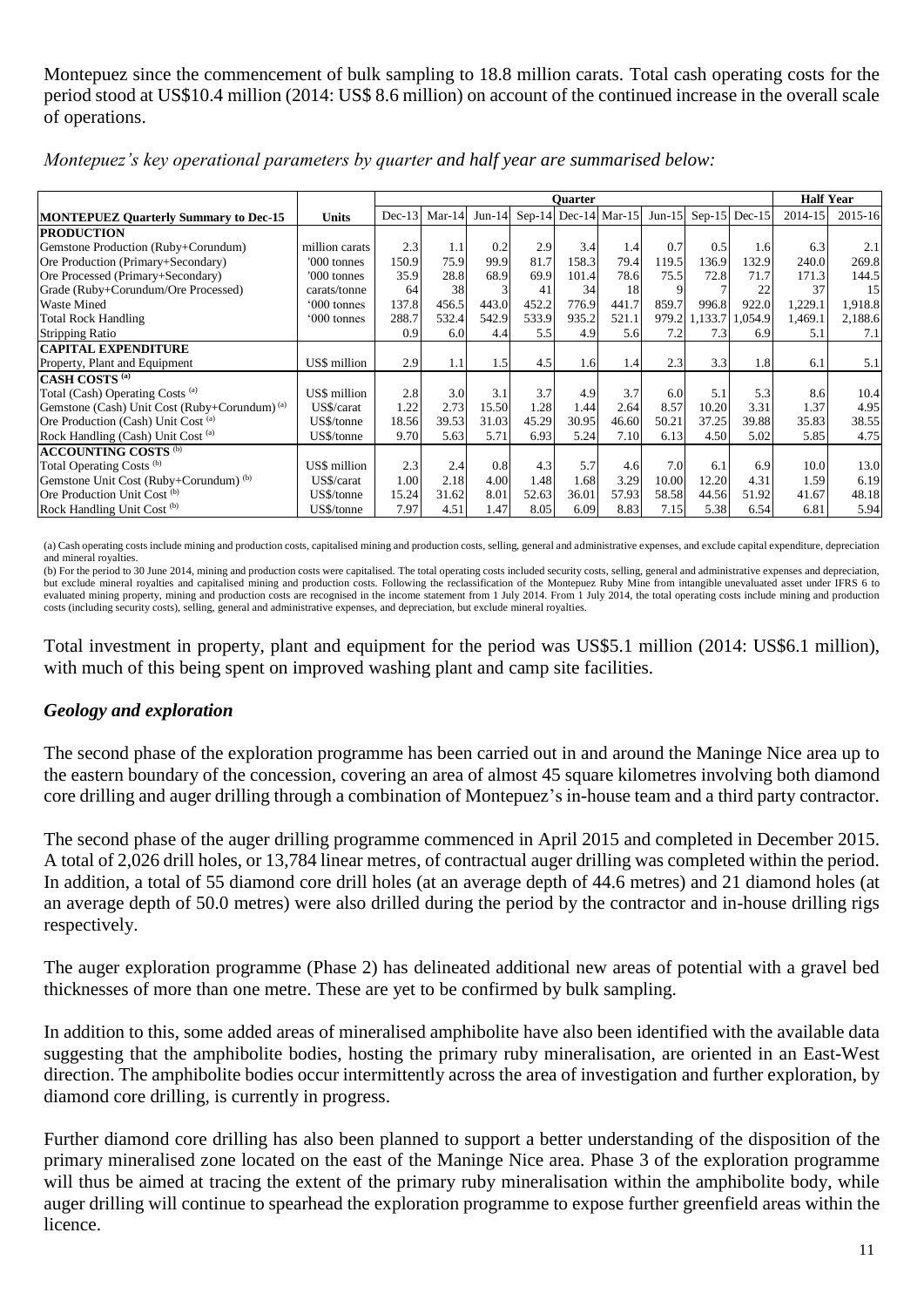Under the guidance of the Geological Survey of India, petro-mineralogical studies of a set of 22 core samples were undertaken to gain a better understanding of the different lithologies within the licence area. The results support the identification and nomenclature of the different rock types present across the concession area.

The airborne geophysical survey, covering an area of 14,560 square kilometres, has been completed during the period and includes all of the licences covered by Gemfields and its subsidiary companies within the Montepuez district. The results are expected to be finalised during the first quarter of calendar year 2016.

#### *Processing*

A more durable poly panel double deck screen has been installed at the wash plant, replacing the wire mesh double deck screen, during the period. This has also enhanced the screening efficiency of the washing plant. In addition to the conversion of dry to wet screening on the M1700 rinser, a fines master (FM 120) has been installed in circuit, with a view to further improving overall processing and water recovery efficiencies. A new replacement log-washer, with two additional dewatering screens has also been installed, with further upgrades to the plant currently underway.

To support the need for a consistent supply of clean water to the wash plant throughout the year, 6 additional bore wells were drilled and commissioned with higher capacity water pumps. An additional water reservoir of approximately 25,000 cubic metres capacity was also created in order to increase the currently available water storage capacity.

The installation of a water treatment plant and dense media separation plant, to replace the existing jigs, is under review.

#### *Rough sales and auctions*

One auction of higher and medium qualities of rough ruby and corundum was held during the period. Out of the 92,136 carats of rubies offered for sale, 90,642 carats were sold (98% by weight). The auction generated revenues of US\$28.8 million, yielding an average overall value of US\$317.92 per carat.

The auction results are summarised below:

| Date                                  | 14-18 December 2015    |
|---------------------------------------|------------------------|
| Location                              | Singapore              |
| Type                                  | Rough Ruby (Higher and |
|                                       | Medium Quality)        |
| Carats offered                        | 92,136                 |
| Carats sold                           | 90,642                 |
| No. of lots offered                   | 49                     |
| No. of lots sold                      | 45                     |
| Percentage of lots sold               | 92%                    |
| Percentage of lots sold by weight     | 98%                    |
| Percentage of lots sold by value      | 95%                    |
| Total gross sales realised at auction | US\$28.8 million       |
| Average per carat sales value         | US\$317.92 /carat      |

While the positive outcome of the Company's effort to support the growth and expansion of the downstream emerald market are clearly visible, it is likely to take a few more years before the ruby market has access to similar levels of working capital and distribution. As such, some degree of flexibility is required in determining the auction schedule for rough rubies and corundum, with the exact nature and timing of these auctions being directed by feedback received from the downstream market, and supported by the Company's marketing and communications network. At least one auction of mixed qualities of ruby and corundum is expected to take place before the end of June 2016.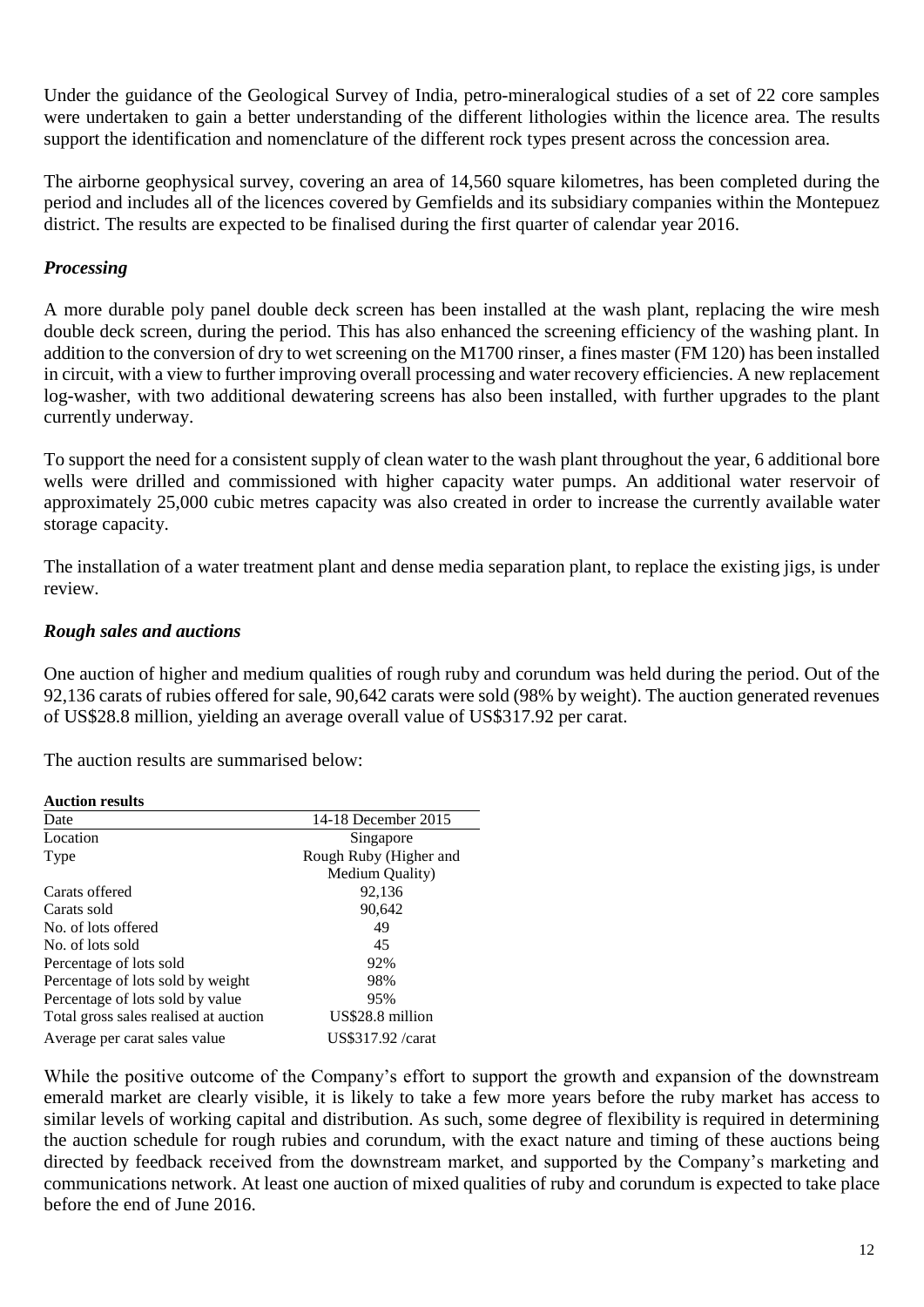### *Infrastructure*

The construction of the new Montepuez camp commenced in March 2015 with a total of 102 housing units, a recreation unit, canteen and new kitchen being built. The first set of housing units have been commissioned and allotted. Completion of the project and handover of the camp and grounds is targeted for the end of April 2016.

A new fuel storage tank with a capacity of 50,000 litres has been constructed increasing the total storage capacity on site to 96,000 litres to cater for the increased fuel requirements of the mine.

#### *Engineering*

It is planned to extend the existing workshop during the coming year so as to enhance the on-site maintenance capabilities. Additional facilities such as a training room, wash-bay, scrapyard, lubricant storage, and heavy earth moving machineries maintenance bays will also be constructed.

#### *Safety, environment, corporate responsibility and sustainability*

Considering the large expanse, diverse nature and potential value covered by the Montepuez licence area, the restriction of illegal mining activity and asset loss continue to be key challenges. With the implementation of new infrastructure and improved technological interventions such as the enhancement of radio communication ranges, mobile camera lighting towers, increased numbers of CCTV cameras and mobile guard posts, a meaningful improvement has been noticed during the period.

A dedicated training programme for security personnel, incorporating human rights and soft skill development, has been provided to all key personal by recognised global experts during the period.

The period was injury free with no major incidents reported. The EIA plan of Montepuez was approved by the Mozambican authorities. Rehabilitation of mined out areas and an extensive plantation programme is ongoing.

Various social initiatives are currently underway within the local communities, including preparation of the farmlands, installation of street lighting in the village, HIV awareness programme and animal farming.

## **Fabergé Limited**

Wholly owned Fabergé provides Gemfields with direct control over a high-end luxury goods platform and access to a global brand with exceptional heritage.

The value of realised sales during the six months period increased by 70% when compared with the same period in 2014. Losses before interest, tax, depreciation and amortisation reduced by 21%. The total number of Fabergé boutiques and distribution channels increased from 20 to 25 during the period.

#### *Creative and production*

Fabergé continues to concentrate on creating new collections including high jewellery pieces, the expansion of the timepieces collection in collaboration with world-leading Swiss watchmakers, and the continuation of bespoke objets d'art. Taking inspiration from the unique heritage of the House of Fabergé, the new collections are founded on the artistic use of colour in the form of coloured gemstones and enamel.

#### *Marketing*

Fabergé's first significant print advertising campaign since Christmas 2013 began in September 2015, and will continue through to June 2016. The campaign focuses on the key Emotion, Devotion and timepiece collections.

Two of the four Fabergé timepieces launched at the start of 2015 – the Lady Compliquée Peacock and the Summer in Provence - were nominated for the prestigious 2015 Grand Prix d'Horlogerie de Genève. This was noted as a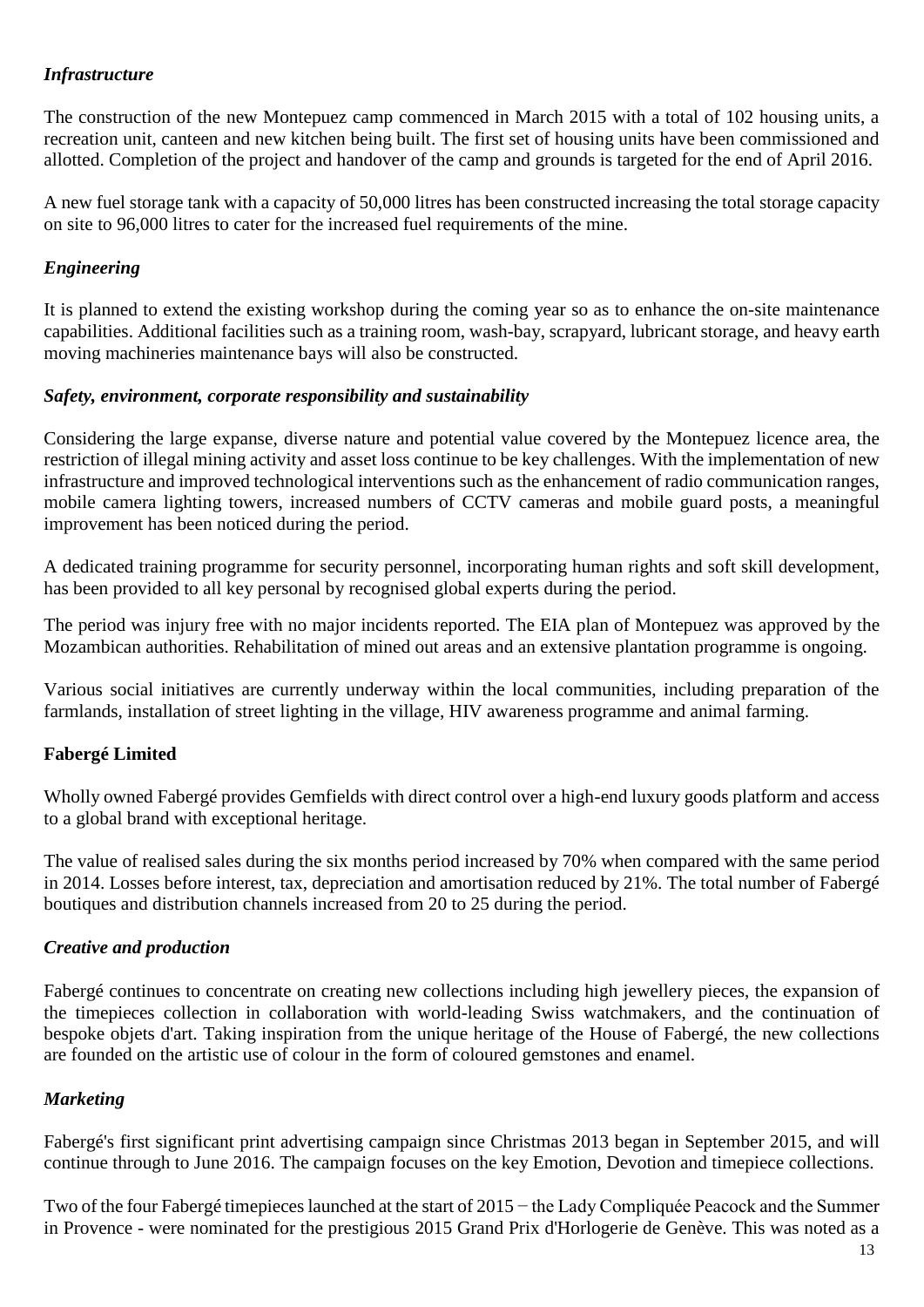considerable achievement in itself and resulted in significant editorial coverage across the watch and wider luxury goods publications. The Lady Compliquée Peacock went on to win the 'Ladies High Mechanical' category, cementing Fabergé's position as a new trailblazer in the watch business.

New products and collections will continue to be launched in the second half of the financial year, including at BaselWorld 2016, which will see the unveiling of innovative new timepieces and refreshed core and entry jewellery collections.

#### *Distribution*

During the period, Fabergé continues to follow an exclusive global distribution strategy by partnering with leading multi-brand retailers and department stores in key territories and further building its international wholesale team.

#### **Kariba Minerals Limited, Zambia**

Kariba Minerals Limited ("Kariba") is one of the world's single largest operating amethyst mines and continues to account for a material proportion of global amethyst reserves. The deposit is located in the Southern Province of Zambia in the Mapatizya district and covers 253 hectares and is 50% owned by Gemfields.

The Kariba deposit comprises 10 active or semi-active pits producing a different mix of grades. Production is adapted in line with prevailing market demand for particular sizes and qualities. The Curlew North, Francis West and Main Curlew pits have been actively developed and mined during the period. A new exploration programme is to be put in place to confirm and re-estimate the mineral resources available at the Kariba mine.

Production of amethyst during the period was 485,000 kg (2014: 574,000 kg).

A total of 10.1 million carats of higher quality rough amethyst was sold in Singapore in September 2015 for US\$0.44 million. Kariba's next auction is scheduled to take place in Lusaka, Zambia in March 2016.

Kariba's key operational parameters for the period are summarised below:

|                                                       | Six months to    | Six months to    |
|-------------------------------------------------------|------------------|------------------|
| <b>Kariba production summary</b>                      | 31 December 2015 | 31 December 2014 |
| Gemstone production (amethyst - all grades) in tonnes | 485              | 574              |
| Ore production in tonnes                              | 8.745            | 11,825           |
| Grade (kg of amethyst per tonne of ore)               | 49               | 49               |
| Waste mined in tonnes                                 | 77.324           | 146.640          |
| Stripping ratio                                       |                  | 12               |

#### *Infrastructure*

Kariba is actively working towards a long-term cost effective solution for energy supply and has initiated an Environmental Project Brief for a 1 MW solar farm in conjunction with an Australian solar supplier and the Zambian national electricity company, ZESCO. The project has two primary goals: to supply Kariba with more cost effective electricity and to offer excess capacity to the local community at a rate that will be subsidised by the Zambian Government. Kariba will lease a portion of its land (two hectares) to the project in order to accommodate the construction of the solar plant. The Australian solar supplier will fund construction and Kariba will sign an off-take agreement to purchase electricity.

#### *Security*

The CCTV coverage system has been extended to 25 cameras and is functioning successfully. In addition a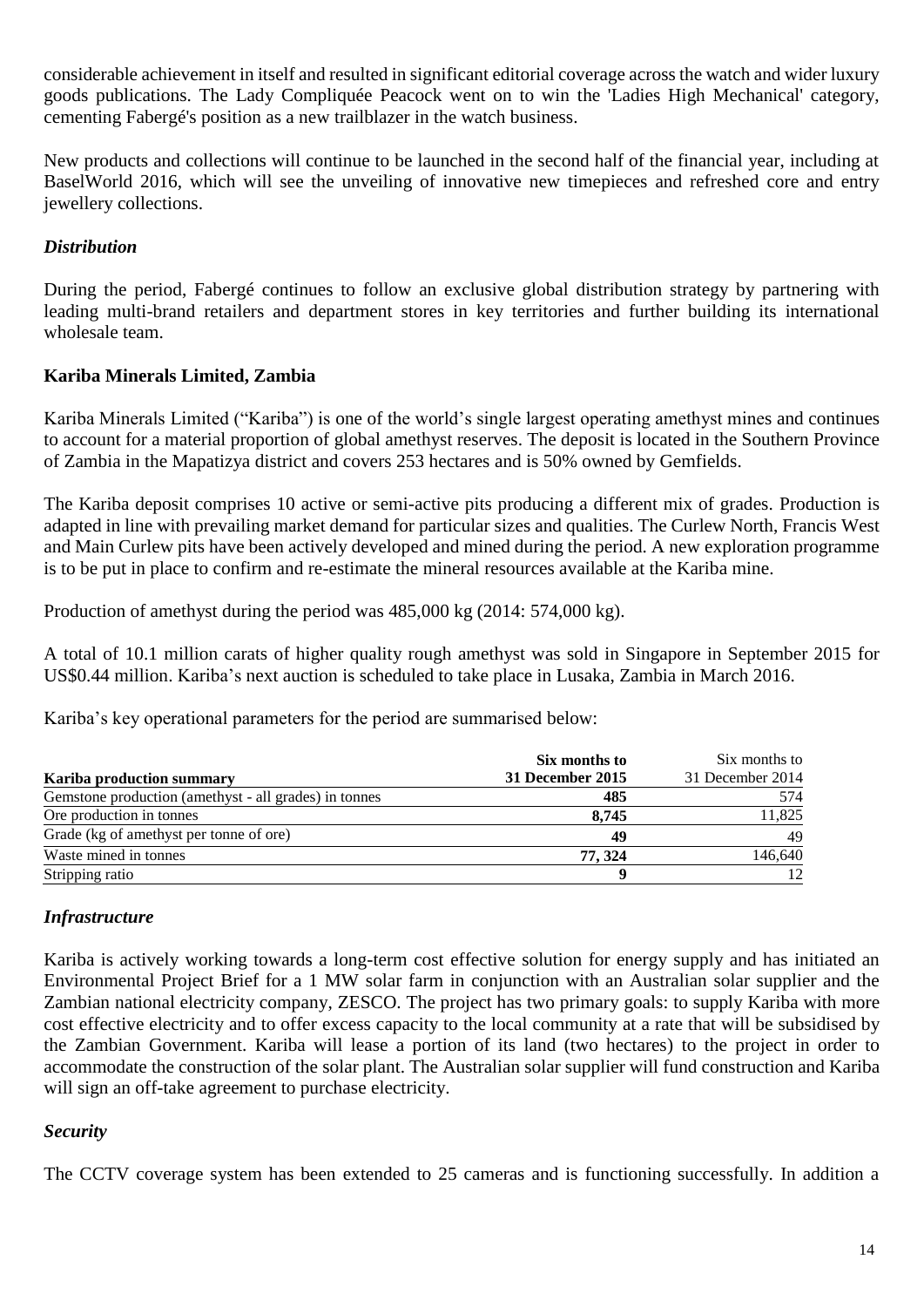biometric attendance system has been put in place to monitor more accurately the workforce attendance.

#### *Safety and environment*

The annual environmental audit has been submitted to the local authorities and all safety and environmental related licences have been renewed.

In conjunction with Maamba Collieries, an extensive medical check-up for all employees has been conducted including statutory silicosis testing.

Kariba is committed to the implementation of environmental management plans as outlined at Group level and required by law. Kariba is aiming to adopt mining methods that limit overall impact on the environment, and which seek to preserve the ecology and biodiversity of the surrounding areas. In that regard more than 500 fruits and nuts trees are being currently planted to reforest the mine populated area as well as supplementing the employees' family diet.

#### *Corporate responsibility and sustainability*

Various initiatives are being planned and implemented for the benefit of the local community. Being the sole employer in a large part of the area, Kariba is very closely integrated socioeconomically with its surrounding community.

#### **Colombia**

Gemfields announced the binding but conditional agreements to acquire controlling interests in two emerald projects with operations and prospects located predominantly in the Boyacá state of Colombia, on 10 September 2015. The news has been well received within local Colombian media and Government circles with the Colombian Ministry of Mines issuing an independent press release welcoming Gemfields investment into the Colombian emerald sector.

The first project relates to the acquisition of a 70% stake in the Coscuez Emerald Mine, in the Boyacá province. The total consideration payable under the share purchase agreement is US\$15 million, to be paid in tranches of a combination of cash and Gemfields' shares, conditional on achieving certain pre-determined milestones. Located on the 'Muzo formation', the Coscuez Licence covers an area of 47 hectares, with the Coscuez mine – one of history's more significant emerald deposits – having been in operation for over 25 years and known to have produced some of the finest emeralds from Colombia. Preliminary geological due diligence studies were carried out by Gemfields between October 2013 and August 2014.

Exploration and mine planning activities such as drone surface topographic survey, underground survey, and preliminary assessment of engineering solutions with respect to access to the Coscuez mine were initiated as part of the ground preparations for future operations.

International geological and mining consultants ACA Howe International ("ACA"), UK were engaged to provide a technical report based on the geological work carried out by Gemfields and to conduct appropriate due diligence. Further exploration activity will be carried out over the next 18 to 24 months to support the development of an expanded geological model and preliminary mine plan.

The second project relates to selected exploration prospects held by ISAM Europa S.L. via the acquisition of 75% and 70% interests in two Colombian companies holding rights in respect of mining licence applications and assigned concession contracts respectively. It comprises a number of new licence applications and assignments to existing concession contracts administered by the Colombian Mining Agency. Eight of the applications and assignments have been approved and issued. The remaining assignments and applications are being reviewed by the Colombian Mining Agency. The total consideration payable by Gemfields under the share purchase agreement is US\$7.5 million, to be paid in tranches of a combination of cash and Gemfields' shares conditional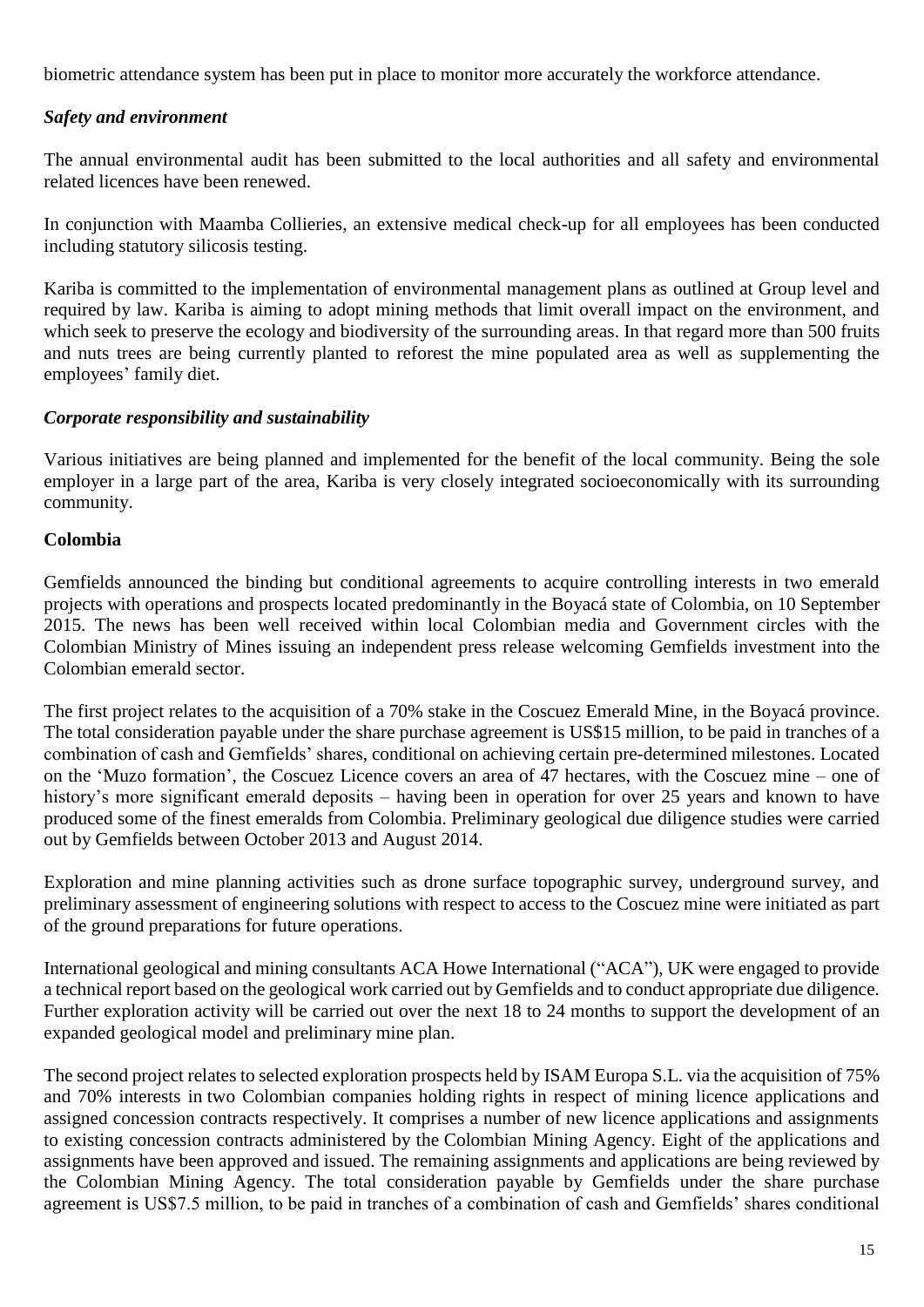to achieving certain milestones.

Following the transaction, a fully owned Colombian subsidiary (Campos de la Gema SAS) has been established which will allow a full time Gemfields senior management team to be positioned in Colombia.

In addition, Gemfields sponsored and attended the first International Emerald Symposium in Bogotá, Colombia.

## **Web Gemstone Mining plc, Ethiopia**

Gemfields completed the acquisition of 75% shares in Web Gemstone Mining plc ("Web Gemstone"), an Ethiopian registered company, in February 2015. Web Gemstone holds an emerald exploration licence covering a total concession area of 200 square kilometres. An exploration team was positioned in a base camp set up on site since June 2015 to help explore and develop the potential within the area. Exploration work began in July 2015 with a preliminary ground survey, detailed mapping at various scales, and the preparation of base line plans.

A manual trenching exercise has been completed on a key target area within the northern part of the licence, named Dogogo Hill, selected on the bases of geological indicators and past artisanal activity. The block measures 1.92 square kilometres, covering a strike length of 2.4 kilometres. Eight trenches were planned at 100 metres intervals. Excavation of the trenches was completed in November 2015, with a cumulative length of 2.2 kilometres, having an average of width of 70 to 80 centimetres and depth ranging from 60 to 150 centimetres. The trenches exposed contacts between pegmatites and talcose schists, and the occurrence of beryl has been recorded. A pitting exercise has been initiated at the contact zones exposed during the trenching exercise.

A detailed geological mapping exercise has been completed concurrently at various scales in another block to the south of the licence, called Karolo Kora Hill. This block measures 13.75 square kilometres, and covers a 5.5 kilometres strike length of the ultramafic belt.

Steps have been initiated to commission a diamond core drilling program of the licence area to establish dip continuity of the ore body identified during trenching, and is expected to start in early 2016. An airborne geophysical survey of the licence area is also planned for later on in the financial year.

## **Sri Lanka**

Further to the incorporation of the Ratnapura Lanka Gemstones (Pvt) Ltd, Gemfields has received the necessary licence to trade sapphires, completed the establishment of the required infrastructures and acquired the supporting equipment for trading in Colombo and Ratnapura. The appointment of key management personnel has also been completed. The associated supply chain mechanisms are now being developed.

Gemfields has also completed its preliminary assessment on some of the exploration licences covering diverse minerals and will continue its assessment of other licences in the 2016 calendar year.

## **Oriental Mining SARL, Madagascar**

Oriental Mining SARL in Madagascar has not been subject to any large scale ground activity in the six months period ending 31 December 2015. Given that the draft mining code published by the newly elected Government is under consultation, Gemfields is looking forward to initiating a scaled-up assessment of its own licences and the potential evaluation of some other possible areas during the 2016 calendar year.

## **Coloured Gemstone Market**

The coloured gemstone market continued to expand throughout the second half of calendar year 2015. Gemfields rough emerald and ruby auction results indicate a continuous increase in consumer appreciation and demand for all qualities of production, but specifically so within the more commercial medium to lower qualities gemstones. This is indicative of a resurgence within the US consumer market and highlights the need for a continuous process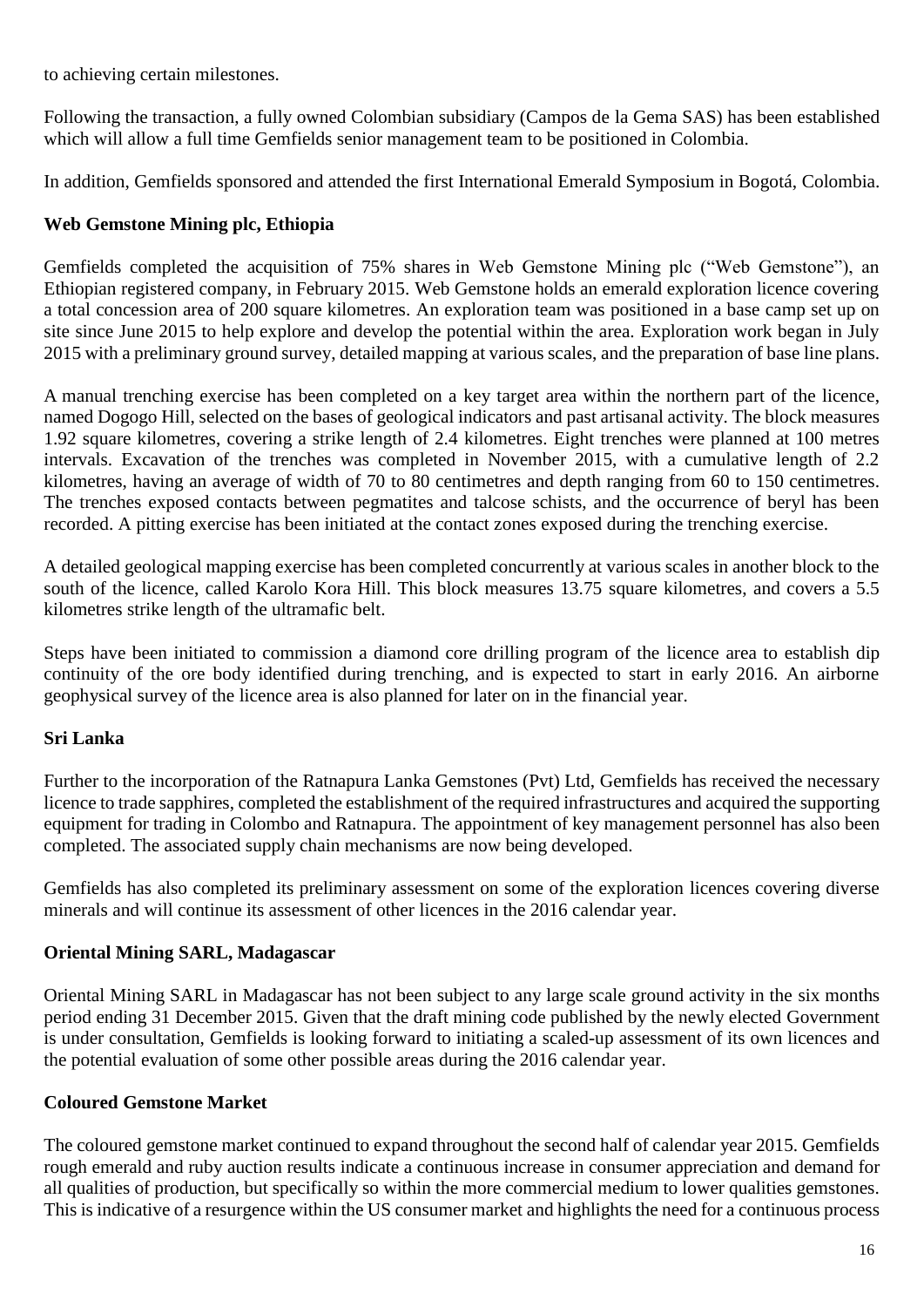of filling the gap that exists as a direct result of the very broad price band between the highest and lowest qualities of emeralds, rubies and sapphires. However, this also provides solid evidence of the resurgence of coloured gemstones within the luxury sector and the inherent potential for added value drivers.

The results of Gemfields higher quality rough emerald and ruby auctions indicate a high degree of stability within these markets, while the results of the international auction houses suggest that demand for the highest qualities of coloured gemstones (including coloured diamonds) continue to increase across the entire spectrum. The "Hope Spinel", for instance, was sold for £962,500 at Bonhams in September 2015 setting a new world record price of £30,000 per carat. Emily Barber, Bonhams' jewellery department director predicts that coloured gemstones will drive the jewellery market in 2016: *"Without a doubt we are seeing the return of the so-called precious stones: emeralds, rubies and sapphires. Demand is very, very strong and record prices are being paid."* 

#### **Group Corporate Social Responsibility**

Gemfields remains committed to a high level of corporate responsibility and sustainable development across the business.

The Company has been engaged in two major social investments projects in Zambia, namely the Nkana mini hospital and the Chapula secondary school. Both of these are being constructed within Chief Nkana's chiefdom and one of the host communities associated with the Kagem Emerald Mine in Zambia. The US\$1.3 million projects consist of a four ward medical facility and fully contained secondary school within an adequate equitable and conducive teaching and learning environment, where technical and specialised subjects will be provided for. The Company is committed to equipping both projects in readiness for the inauguration and handover ceremony to the Government in second quarter of the 2016 calendar year.

Montepuez is a relatively young project, however, we have already undertaken a number of community development projects on small scale, including renovation of three primary schools, construction of waiting shelter at the District hospital, a sporting ground, a market, drilling and installation of water boreholes to five villages and supplying of building materials to 28 families whose houses lost the roofs during recent heavy winds. A Joint Community Steering Committee involving District Government, local community and Montepuez is also being formulated so as to ensure the most effective social investment within the area over the longer term.

#### **Corporate Borrowings**

On 18 December 2015 Gemfields plc entered into a US\$10 million loan agreement with Pallinghurst Resources Limited. The loan is unsecured and is repayable in instalments over a period of less than one year from drawdown. The facility bears an interest of 3 month US Dollar LIBOR plus 4.50%.

During the period, Gemfields plc repaid US\$10 million of the US\$25 million loan facility from Macquarie Corporate Holdings Pty Limited (UK Branch), in accordance with the repayment schedule. Subsequent to the period end, a further US\$5 million was repaid.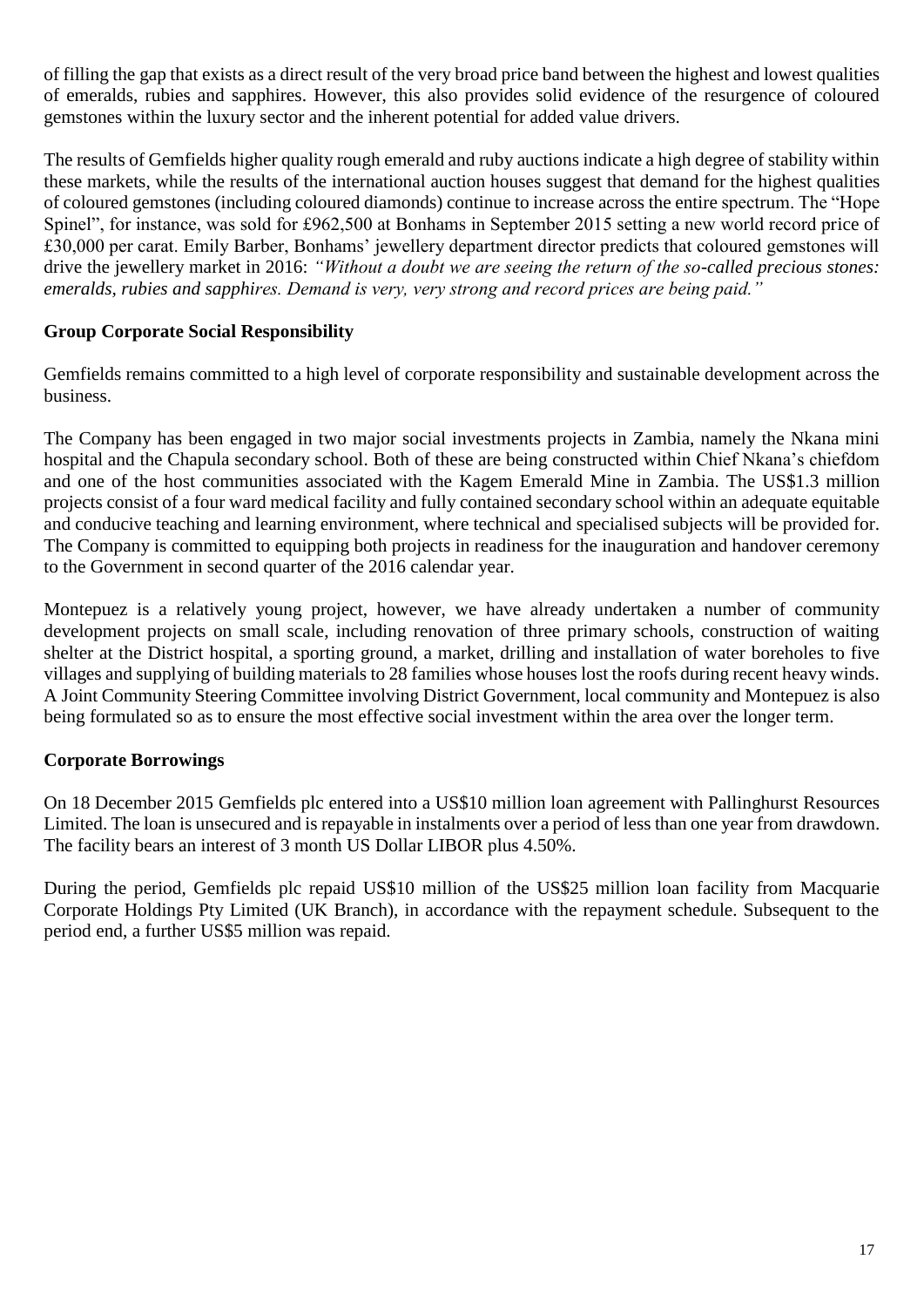## Consolidated Income Statement

*For the six months ended 31 December 2015*

|                                                                                           |             | Six months ended | Six months ended |
|-------------------------------------------------------------------------------------------|-------------|------------------|------------------|
|                                                                                           |             | 31 December 2015 | 31 December 2014 |
| In thousands of US\$                                                                      | <b>Note</b> | (Unaudited)      | (Unaudited)      |
| <b>Revenue</b>                                                                            |             | 94,025           | 103,388          |
| <b>Cost of sales</b>                                                                      | 3           | (47, 649)        | (35, 628)        |
| <b>Gross profit</b>                                                                       |             | 46,376           | 67,760           |
| Other income                                                                              |             | 164              | 566              |
| Selling, general and administrative expenses                                              | 4           | (26, 014)        | (23, 521)        |
| <b>Profit from operations</b>                                                             |             | 20,526           | 44,805           |
| Finance income                                                                            | 5           | 4,032            | 3                |
| Finance expenses                                                                          | 5           | (2,748)          | (1, 348)         |
| <b>Profit before taxation</b>                                                             |             | 21,810           | 43,460           |
| Tax charge                                                                                |             | (13,592)         | (20, 244)        |
| <b>Profit after taxation</b>                                                              |             | 8,218            | 23,216           |
| Profit for the year attributable to:                                                      |             |                  |                  |
| Owners of the parent                                                                      |             | 3,426            | 16,263           |
| Non-controlling interest                                                                  |             | 4,792            | 6,953            |
|                                                                                           |             | 8,218            | 23,216           |
| Earnings per share for profit attributable to the owners of the<br>parent during the year |             |                  |                  |
| <b>Basic</b>                                                                              | 6           | <b>US\$0.01</b>  | <b>US\$0.03</b>  |
| Diluted                                                                                   | 6           | <b>US\$0.01</b>  | <b>US\$0.03</b>  |

The above Consolidated Income Statement should be read in conjunction with the accompanying notes.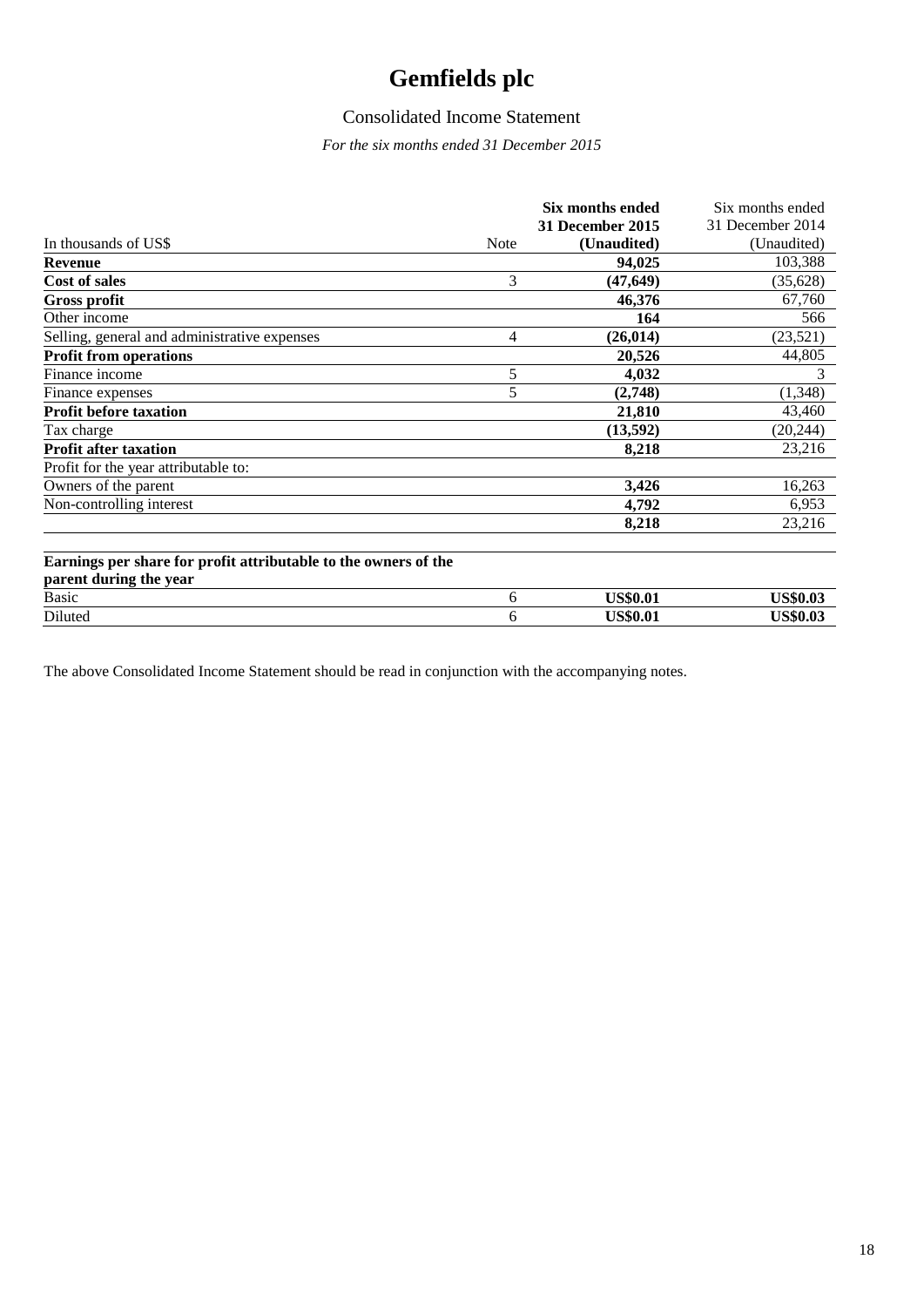## Consolidated Statement of Comprehensive Income

*For the six months ended 31 December 2015*

|                                                                          | Six months ended | Six months ended |
|--------------------------------------------------------------------------|------------------|------------------|
|                                                                          | 31 December 2015 | 31 December 2014 |
| In thousands of US\$                                                     | (Unaudited)      | (Unaudited)      |
| <b>Profit after taxation</b>                                             | 8,218            | 23,216           |
| Other comprehensive income                                               |                  |                  |
| Items that have been/may be reclassified subsequently to profit or loss: |                  |                  |
| Exchange gain/(loss) arising on translation of foreign operations        | 2.653            | (94)             |
| <b>Total comprehensive income</b>                                        | 10,871           | 23,122           |
| Total comprehensive income attributable to:                              |                  |                  |
| Owners of the parent                                                     | 6.079            | 16,169           |
| Non-controlling interest                                                 | 4.792            | 6,953            |
|                                                                          | 10,871           | 23.122           |

The above Consolidated Statement of Comprehensive Income should be read in conjunction with the accompanying notes.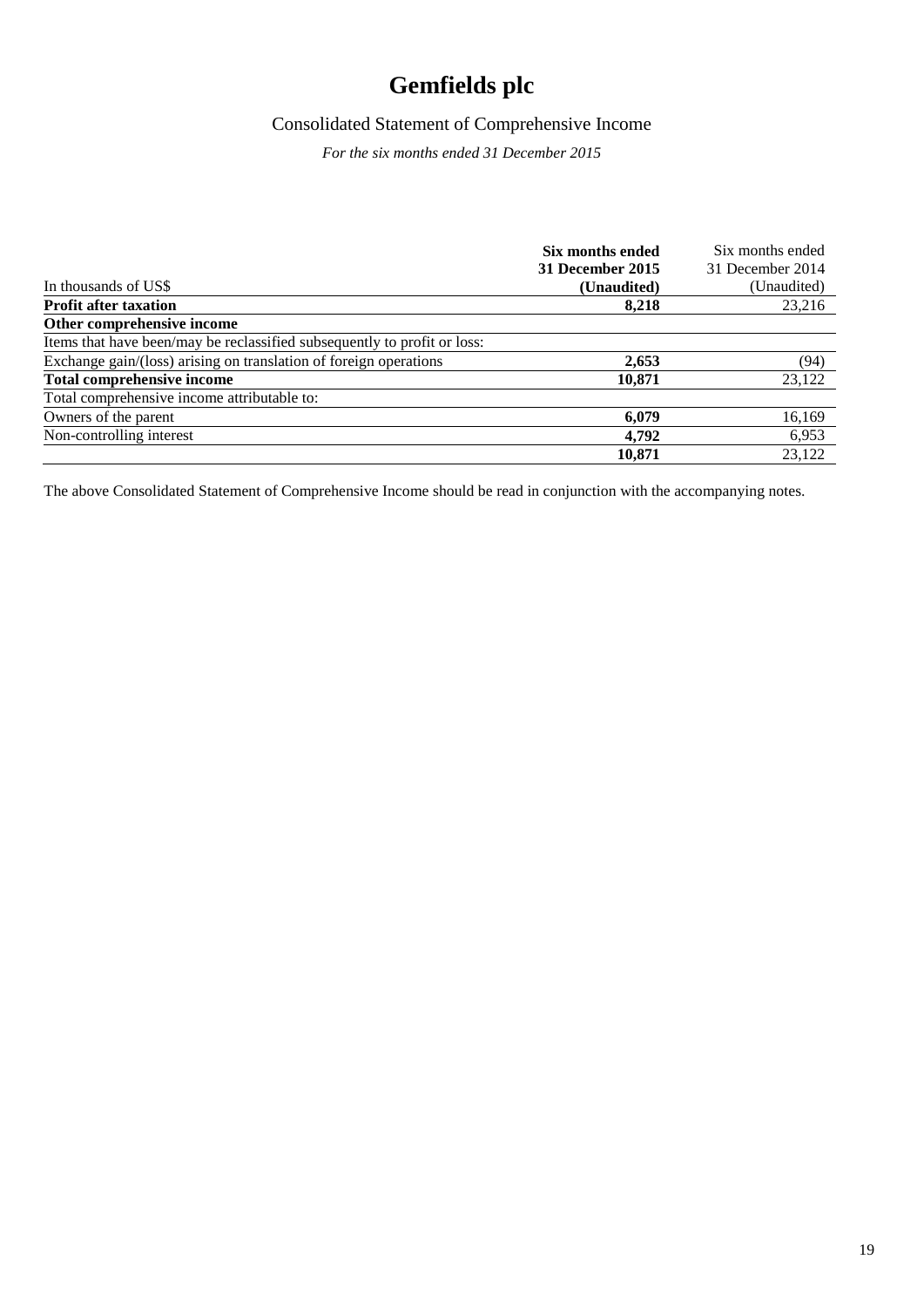### Consolidated Statement of Changes in Equity

*For the six months ended 31 December 2015*

|                           | Attributable to equity holders of the parent |                          |                          |                          |                                      |                     |           |                                 |           |
|---------------------------|----------------------------------------------|--------------------------|--------------------------|--------------------------|--------------------------------------|---------------------|-----------|---------------------------------|-----------|
| In thousands of US\$      | <b>Share</b><br>capital                      | <b>Share</b><br>premium  | Merger<br>reserve        | Option<br>reserve        | Cumulative<br>translation<br>reserve | Retained<br>deficit | Total     | Non-<br>controlling<br>interest | Equity    |
|                           |                                              |                          |                          |                          |                                      |                     |           |                                 |           |
| Balance at 1 January 2015 | 9,577                                        | 97,533                   | 207,986                  | 4,782                    | 53                                   | (63, 402)           | 256,529   | 56,564                          | 313,093   |
| Loss for the six months   | ٠                                            |                          |                          | $\overline{\phantom{a}}$ |                                      | (12, 563)           | (12, 563) | 1,694                           | (10, 869) |
| Other comprehensive loss  | $\blacksquare$                               | $\blacksquare$           | $\blacksquare$           | $\blacksquare$           | (2,827)                              |                     | (2,827)   |                                 | (2,827)   |
| Contribution for non-     |                                              |                          |                          |                          |                                      |                     |           |                                 |           |
| controlling interest      | $\overline{\phantom{a}}$                     |                          | $\overline{a}$           |                          |                                      |                     |           | 14                              | 14        |
| Share options forfeited   | $\overline{\phantom{a}}$                     |                          | $\overline{\phantom{a}}$ | (473)                    | ۰                                    | 473                 |           | $\overline{\phantom{a}}$        |           |
| Other share issues        | 37                                           | 871                      | $\sim$                   | (649)                    | ٠                                    | 649                 | 908       | ÷.                              | 908       |
| Share-based payments      | $\blacksquare$                               | $\overline{\phantom{a}}$ | $\blacksquare$           | 1,519                    | ٠                                    | $\blacksquare$      | 1,519     | $\blacksquare$                  | 1,519     |
| Dividends paid            | $\overline{\phantom{a}}$                     | $\overline{\phantom{a}}$ | $\overline{\phantom{a}}$ | $\blacksquare$           | ۰                                    | ۰                   |           | (2,000)                         | (2,000)   |
| Balance at 30 June 2015   | 9,614                                        | 98,404                   | 207,986                  | 5,179                    | (2,774)                              | (74, 843)           | 243,566   | 56,272                          | 299,838   |
| Profit for the six months |                                              | $\blacksquare$           | $\blacksquare$           | ۰                        |                                      | 3,426               | 3,426     | 4,792                           | 8,218     |
| Other comprehensive       |                                              |                          |                          |                          |                                      |                     |           |                                 |           |
| income                    |                                              | ٠                        | ۰                        | ۰                        | 2,653                                |                     | 2,653     |                                 | 2,653     |
| Contribution for non-     |                                              |                          |                          |                          |                                      |                     |           |                                 |           |
| controlling interest      |                                              |                          | ۰                        | ۰                        | ۰                                    | $\blacksquare$      |           | 62                              | 62        |
| Other share issues        | 5                                            | 162                      | $\blacksquare$           | $\blacksquare$           | ٠                                    | ٠                   | 167       | ä,                              | 167       |
| Share-based payments      | $\blacksquare$                               | ٠                        | $\blacksquare$           | 1,080                    | $\blacksquare$                       | ٠                   | 1,080     | $\blacksquare$                  | 1,080     |
| Dividends paid            | ۰                                            | ٠                        | $\blacksquare$           | ۰                        | $\blacksquare$                       | ٠                   | ٠         | (6,500)                         | (6,500)   |
| Balance at 31 December    |                                              |                          |                          |                          |                                      |                     |           |                                 |           |
| 2015                      | 9,619                                        | 98,566                   | 207,986                  | 6,259                    | (121)                                | (71, 417)           | 250,892   | 54,626                          | 305,518   |

The nature and purpose of each reserve within shareholders' equity is described as follows:

| Reserve                        | Description and purpose                                                                     |
|--------------------------------|---------------------------------------------------------------------------------------------|
| Share capital                  | Amount subscribed for share capital at nominal value.                                       |
| Share premium                  | Amount subscribed for share capital in excess of nominal value.                             |
| Merger reserve                 | The difference between the fair value of the shares issued as consideration for the         |
|                                | acquisition of subsidiaries in excess of the nominal value of the shares, where 90% or more |
|                                | of shares are acquired.                                                                     |
| Option reserve                 | Cumulative fair value of options charged to the Consolidated Income Statement net of        |
|                                | transfers to the retained deficit on exercised and forfeited options.                       |
| Cumulative translation reserve | Cumulative gains and losses on translating the net assets of overseas operations to the     |
|                                | presentation currency.                                                                      |
| Retained deficit               | Cumulative net gains and losses recognised in the Consolidated Income Statement.            |
| Non-controlling interest       | Amounts attributable to non-controlling shareholders.                                       |

The above Consolidated Statement of Changes in Equity should be read in conjunction with the accompanying notes.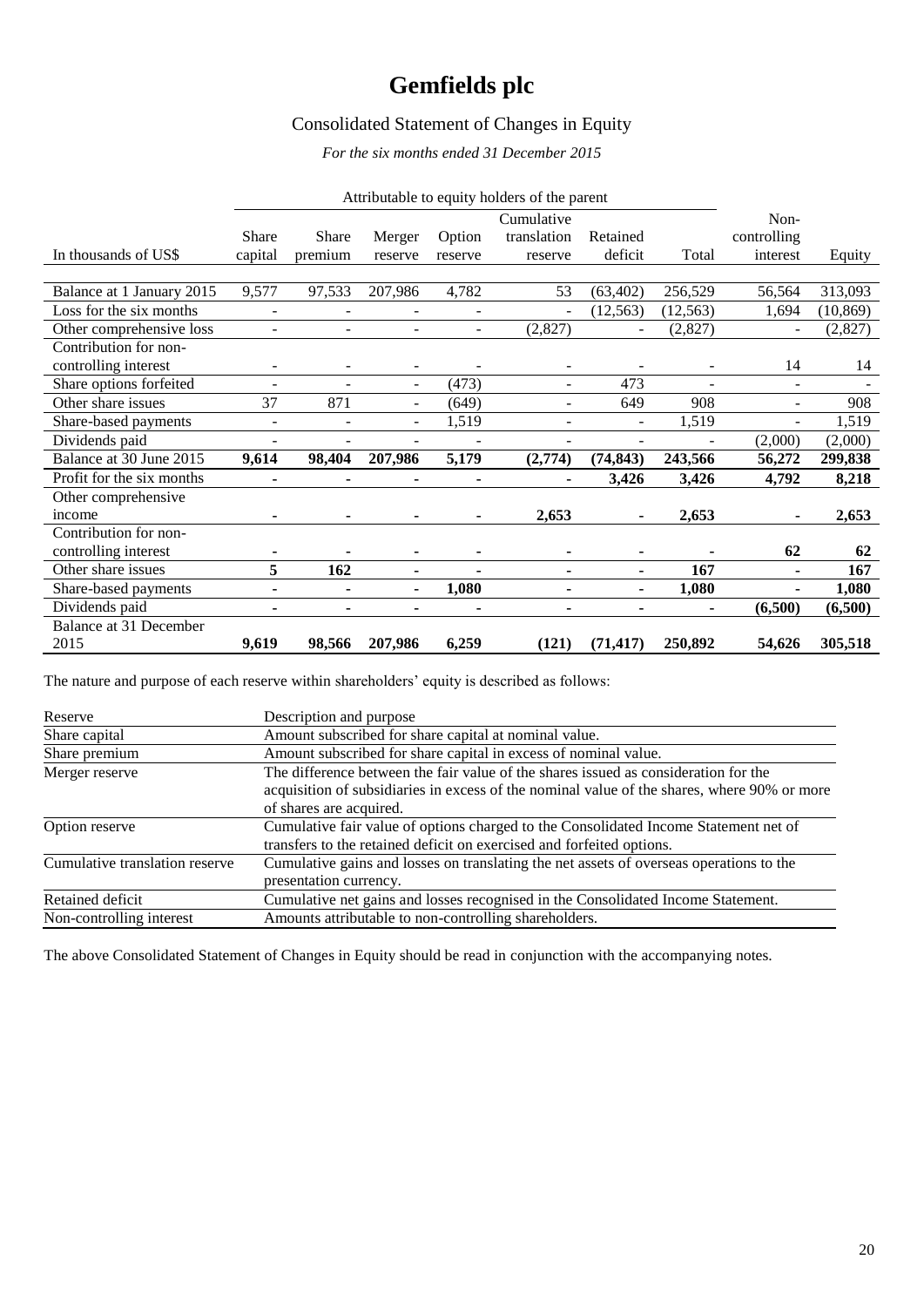#### Consolidated Statement of Financial Position

*At 31 December 2015*

|                                                                         |      | 31 December |              |
|-------------------------------------------------------------------------|------|-------------|--------------|
|                                                                         |      | 2015        | 30 June 2015 |
| In thousands of US\$                                                    | Note | (Unaudited) | (Audited)    |
| <b>Non-current assets</b>                                               |      |             |              |
| Property, plant and equipment                                           | 7    | 235,101     | 240,796      |
| Available-for-sale investments                                          |      | 40          | 40           |
| Intangible assets                                                       |      | 45,785      | 45,491       |
| Deferred tax assets                                                     |      | 5,601       | 5,048        |
| Other non-current assets                                                |      | 8,185       | 8,217        |
| <b>Total non-current assets</b>                                         |      | 294,712     | 299,592      |
| <b>Current assets</b>                                                   |      |             |              |
| Inventory                                                               | 8    | 110,506     | 104.869      |
| Trade and other receivables                                             |      | 42,574      | 34,805       |
| Cash and cash equivalents                                               |      | 24,879      | 27,973       |
| <b>Total current assets</b>                                             |      | 177,959     | 167,647      |
| <b>Total assets</b>                                                     |      | 472,671     | 467,239      |
| <b>Non-current liabilities</b>                                          |      |             |              |
| Deferred tax liabilities                                                |      | (64, 751)   | (66, 858)    |
| <b>Borrowings</b>                                                       |      | (30,000)    | (20,000)     |
| Other non-current liabilities                                           |      | (3,486)     | (3,333)      |
| <b>Total non-current liabilities</b>                                    |      | (98, 237)   | (90, 191)    |
| <b>Current liabilities</b>                                              |      |             |              |
| Trade and other payables                                                |      | (18, 884)   | (25, 283)    |
| Current tax payable                                                     |      | (25,330)    | (27, 228)    |
| <b>Borrowings</b>                                                       |      | (24,702)    | (24, 699)    |
| <b>Total current liabilities</b>                                        |      | (68, 916)   | (77, 210)    |
| <b>Total liabilities</b>                                                |      | (167, 153)  | (167, 401)   |
| <b>Total net assets</b>                                                 |      | 305,518     | 299,838      |
| Capital and reserves attributable to equity holders of the parent       |      |             |              |
| Share capital                                                           |      | 9,619       | 9,614        |
| Share premium                                                           |      | 98,566      | 98,404       |
| Merger reserve                                                          |      | 207,986     | 207,986      |
| Option reserve                                                          |      | 6.259       | 5,179        |
| Cumulative translation reserve                                          |      | (121)       | (2,774)      |
| Retained deficit                                                        |      | (71, 417)   | (74, 843)    |
| Total capital and reserves attributable to equity holders of the parent |      | 250,892     | 243,566      |
| Non-controlling interest                                                |      | 54,626      | 56,272       |
| <b>Total equity</b>                                                     |      | 305,518     | 299,838      |

The above Consolidated Statement of Financial Position should be read in conjunction with the accompanying notes.

The Consolidated Interim Financial Statements were approved by the Board of Directors and authorised for issue on 19 February 2016.

Company number 05129023

The notes on pages 23 to 26 form part of these Financial Statements.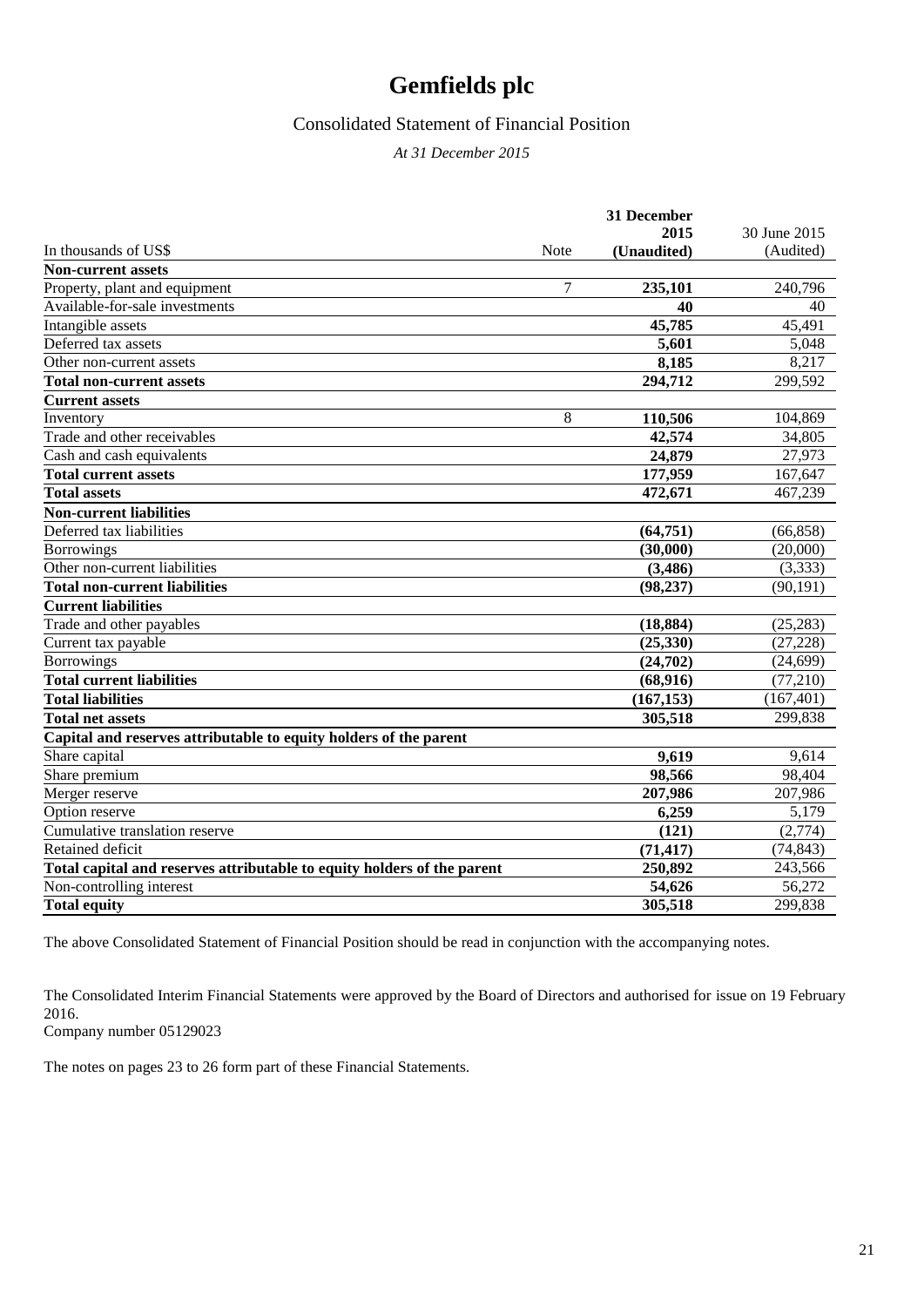## Consolidated Statement of Cash Flows

*For the six months ended 31 December 2015*

|                                                        | Six months ended        | Six months ended |
|--------------------------------------------------------|-------------------------|------------------|
|                                                        | <b>31 December 2015</b> | 31 December 2014 |
| In thousands of US\$                                   | (Unaudited)             | (Unaudited)      |
| <b>Cash flows from operating activities</b>            |                         |                  |
| Profit for the period after tax                        | 8,218                   | 23,216           |
| Depreciation and amortisation                          | 15,071                  | 16,936           |
| Taxation charge                                        | 13,592                  | 20,244           |
| Share-based payments                                   | 1,080                   | 687              |
| Finance income                                         | (4,032)                 | (3)              |
| Finance expense                                        | 2,748                   | 1,348            |
| Profit on sale of available-for-sale investments       |                         | (193)            |
| Loss on sale of property, plant and equipment          | 311                     |                  |
| Increase in trade and other receivables                | (20, 057)               | (527)            |
| Increase/(decrease) in trade and other payables        | 2,938                   | (4,505)          |
| Increase/(decrease) in non-current liabilities         | 153                     | (813)            |
| Decrease in non-current assets                         | 32                      |                  |
| Increase in inventory                                  | (1,682)                 | (12, 667)        |
| <b>Cash generated from operations</b>                  | 18,372                  | 43,723           |
| <b>Taxation paid</b>                                   | (8,903)                 | (7, 424)         |
| Net cash generated from operating activities           | 9,469                   | 36,299           |
| <b>Cash flows from investing activities</b>            |                         |                  |
| Purchase of intangible assets                          | (500)                   | (4, 414)         |
| Sale of available-for-sale investment                  |                         | 423              |
| Interest received                                      | 253                     | 3                |
| Loan granted                                           |                         | (4, 419)         |
| Purchase of property, plant and equipment              | (6, 834)                | (17, 339)        |
| Sale of property, plant and equipment                  | 13                      |                  |
| Stripping costs                                        | (6,738)                 | (10,206)         |
| Net cash used for investing activities                 | (13, 806)               | (35, 952)        |
| <b>Cash flows from financing activities</b>            |                         |                  |
| <b>Issue of ordinary shares</b>                        | 167                     | 161              |
| Dividends paid to non-controlling interest             | (5,500)                 |                  |
| Repayment of borrowings                                | (20,000)                | (11, 442)        |
| Proceeds from borrowing                                | 30,000                  | 25,000           |
| Arrangement fees paid on borrowings                    | (499)                   | (150)            |
| Interest paid                                          | (1,364)                 | (1, 198)         |
| Net cash generated from financing activities           | 2,804                   | 12,371           |
| Net (decrease)/increase in cash and cash equivalents   | (1,533)                 | 12,718           |
| Cash and cash equivalents at start of period           | 27,973                  | 36,837           |
| Effects of exchange rates on cash and cash equivalents | (1, 561)                | 131              |
| Cash and cash equivalents at end of period             | 24,879                  | 49,686           |

The above Consolidated Statement of Cash Flows should be read in conjunction with the accompanying notes.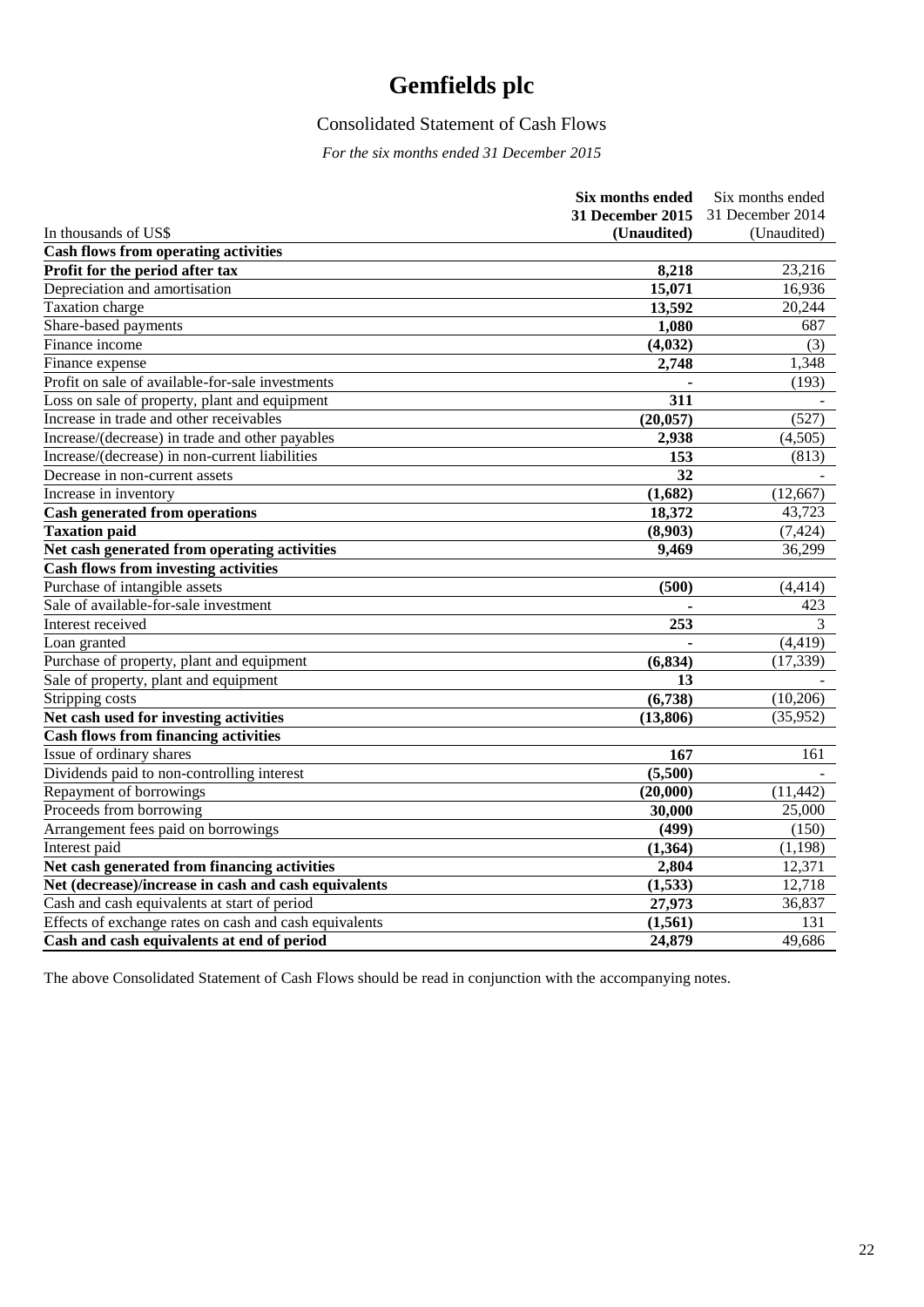#### Notes Forming Part of the Consolidated Interim Financial Statements

*For the six months ended 31 December 2015*

#### **1 Accounting policies and basis of preparation**

Gemfields plc (the "Company") was incorporated and registered under the laws of England and Wales on 1 January 2004. The Company's shares are listed on the London Stock Exchange Alternative Investment Market ("AIM"). The Company's registered office and domicile is 23 King Street, St James' London SW1Y 6QY, United Kingdom. The Consolidated Interim Financial Statements as at and for the six months ended 31 December 2015 comprised the Company and its subsidiaries (the "Group") and the Group's interest in joint ventures.

The Consolidated Interim Financial Statements for the six months ended 31 December 2015 should be read in conjunction with the Group's Annual Report and Financial Statements for the year ended 30 June 2015, which have been prepared in accordance with International Financial Reporting Standards ("IFRS"), as adopted by the EU.

The accounting policies adopted are consistent with those described in the Group's Annual Report and Financial Statements for the year ended 30 June 2015.

The Directors are in the process of assessing the impact of the new standards, amendments to existing standards and interpretations in order to determine their impact on the Group. Based on the Directors' assessment so far, the effect of the changes is considered likely to affect disclosure only.

#### **2 Financial reporting period**

The Consolidated Interim Financial Statements for the period 1 July 2015 to 31 December 2015 are unaudited and have not been reviewed in accordance with International Standard on Review Engagements ("ISRE") 2410, 'Review of Interim Financial Information Performed by the Independent Auditor of the Entity'.

The Consolidated Interim Financial Statements for the six months ended 31 December 2015 were approved by the Board for issue on 19 February 2016. In the opinion of the Directors the interim financial information for the period presents fairly the financial position, and results from operations and cash flows for the period in conformity with the generally accepted accounting principles consistently applied. The consolidated interim financial information incorporates unaudited comparative figures for the interim period 1 July 2014 to 31 December 2014 and the audited Consolidated Statement of Financial Position as at 30 June 2015.

The Consolidated Interim Financial Statements for the six months ended 31 December 2015 do not comprise statutory accounts within the meaning of Section 434 of the Companies Act 2006.

#### **3 Cost of sales**

|                                            | Six months ended                  | Six months ended |
|--------------------------------------------|-----------------------------------|------------------|
| In thousands of US\$                       | 31 December 2015 31 December 2014 |                  |
| Mining and production costs                |                                   |                  |
| Labour costs                               | 7,820                             | 6,400            |
| Mineral royalties and production taxes     | 6.455                             | 7,204            |
| Fuel costs                                 | 2,934                             | 3,669            |
| Security costs                             | 2,726                             | 1,532            |
| Repairs and maintenance                    | 2,409                             | 1,645            |
| Camp costs                                 | 1.303                             | 875              |
| <b>Blasting</b>                            | 662                               | 484              |
| Other mining and processing costs          | 2.495                             | 1,280            |
| Total mining and production costs          | 26,804                            | 23,089           |
| Depreciation and amortisation              | 15,071                            | 16,936           |
| Change in inventory and cost of goods sold | 5,774                             | (4,397)          |
| <b>Total cost of sales</b>                 | 47.649                            | 35,628           |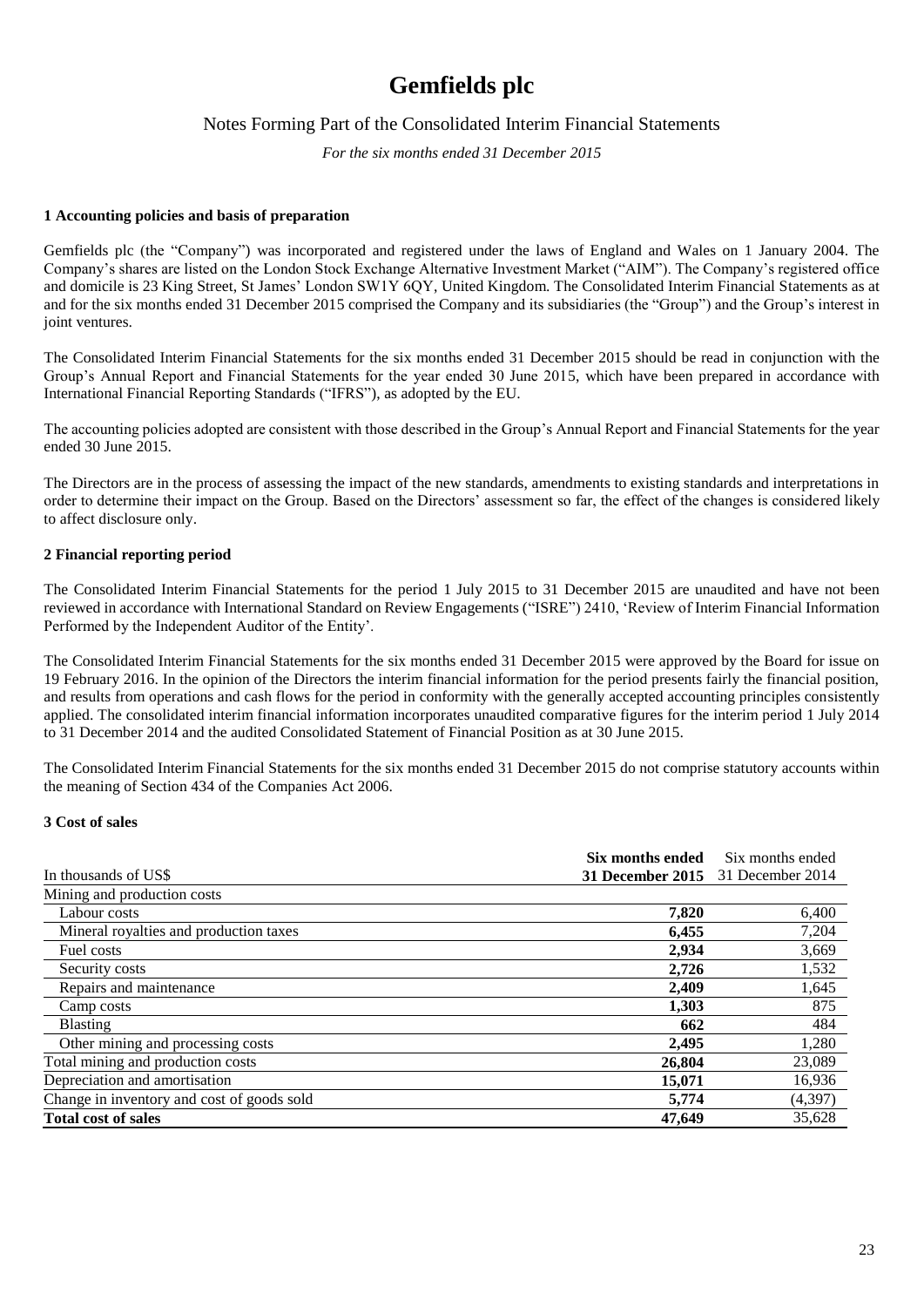#### **4 Selling, general and administrative expenses**

|                                                    | Six months ended                  | Six months ended |
|----------------------------------------------------|-----------------------------------|------------------|
| In thousands of US\$                               | 31 December 2015 31 December 2014 |                  |
| Labour and related costs                           | 8,805                             | 9,274            |
| Selling, marketing and advertising                 | 6,229                             | 5,959            |
| Professional and other services                    | 2,856                             | 2,111            |
| Rent and rates                                     | 2,558                             | 1,559            |
| Travel and accommodation                           | 1,575                             | 1,216            |
| Share-based payments                               | 1,080                             | 687              |
| Office expenses                                    | 614                               | 496              |
| Other selling, general and administrative expenses | 2,297                             | 2,219            |
| Total selling, general and administrative expenses | 26,014                            | 23,521           |

#### **5 Finance income and expense**

|                                  | Six months ended                  | Six months ended |
|----------------------------------|-----------------------------------|------------------|
| In thousands of US\$             | 31 December 2015 31 December 2014 |                  |
| <b>Finance income</b>            |                                   |                  |
| Interest received                | 253                               |                  |
| Exchange differences             | 3,779                             |                  |
|                                  | 4,032                             | 3                |
| <b>Finance expenses</b>          |                                   |                  |
| Interest on borrowings           | (1,094)                           | (789)            |
| Finance charges and bank charges | (868)                             | (469)            |
| Exchange differences             | (786)                             | (90)             |
|                                  | (2,748)                           | (1, 348)         |
| Net finance income/(expense)     | 1,284                             | (1, 345)         |

#### **6 Earnings per share**

Earnings per ordinary share has been calculated using the weighted average number of shares in issue during the period. During the six months ended 31 December 2015, the weighted average number of equity shares in issue is 544,024,778 (2014: 540,984,968) and the profit after tax attributable to equity holders of the parent is US\$3,426,000 (2014: US\$16,263,000).

Diluted earnings per share is calculated by adjusting the weighted average number of ordinary shares in issue on the assumption of conversion of all potentially dilutive ordinary shares. Potential ordinary shares shall be treated as dilutive when, and only when, their conversion to ordinary shares would decrease earnings per share or increase loss per share from continuing operations.

|                                                                           | Six months ended                  | Six months ended |
|---------------------------------------------------------------------------|-----------------------------------|------------------|
|                                                                           | 31 December 2015 31 December 2014 |                  |
| Profit attributable to equity holders of the parent for basic and diluted |                                   |                  |
| earnings, in thousands of US\$                                            | 3,426                             | 16,263           |
| Basic weighted average number of shares                                   | 544,024,778                       | 540,984,968      |
| Dilutive potential of ordinary shares:                                    |                                   |                  |
| Employee and Director share option plans                                  | 11,825,060                        | 12,590,301       |
| Diluted weighted average number of shares                                 | 555,849,838                       | 553, 575, 269    |
| Earnings per share, in US\$                                               |                                   |                  |
| Basic                                                                     | 0.01                              | 0.03             |
| Diluted                                                                   | 0.01                              | 0.03             |

The calculation of the diluted earnings per share assumes all criteria giving rise to the dilution of the earnings per share are achieved and all outstanding share options are exercised.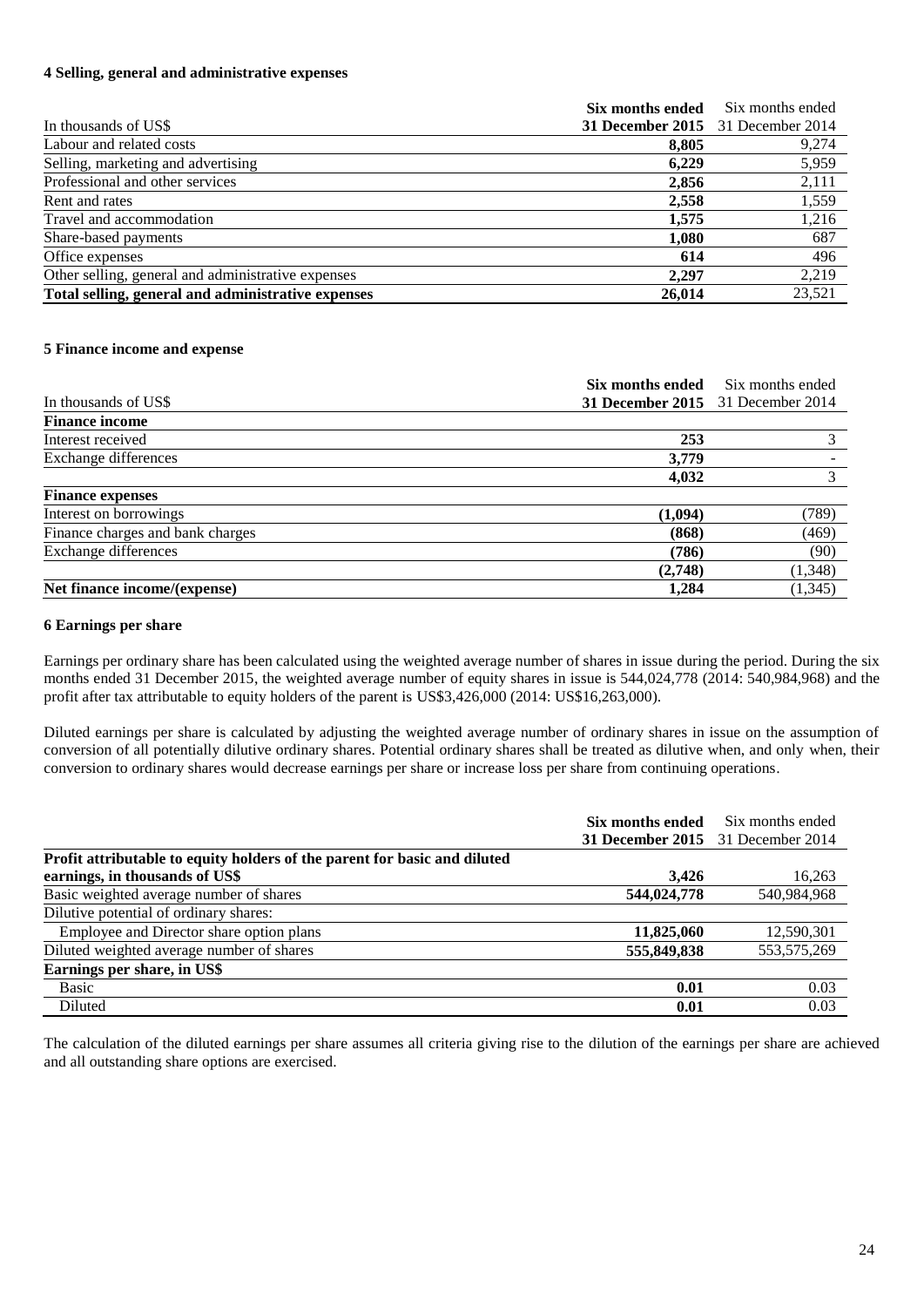#### **7 Property, plant and equipment**

|                          | Plant,    |              |                |                          |         |
|--------------------------|-----------|--------------|----------------|--------------------------|---------|
| Freehold                 | machinery | Fixtures,    | Evaluated      | Deferred                 |         |
| land and                 | and motor | fittings and | mining         | stripping                |         |
| buildings                | vehicles  | equipment    | properties     | costs                    | Total   |
|                          |           |              |                |                          |         |
| 3,958                    | 35,852    | 3,386        | 273,598        | 39,192                   | 355,986 |
| 2,894                    | 19,120    | 1,902        | 1,200          | 20,763                   | 45,879  |
|                          | (276)     |              |                |                          | (276)   |
|                          |           | 38           |                |                          | 38      |
| 6,852                    | 54,696    | 5,326        | 274,798        | 59,955                   | 401,627 |
| 2,112                    | 3,651     | 431          |                | 3,342                    | 9,536   |
|                          | (778)     |              |                |                          | (778)   |
|                          |           | (183)        | $\overline{a}$ | $\overline{\phantom{a}}$ | (183)   |
| 8,964                    | 57,569    | 5,574        | 274,798        | 63,297                   | 410,202 |
|                          |           |              |                |                          |         |
| 509                      | 21,718    | 1,914        | 82,251         | 21,031                   | 127,423 |
| 215                      | 9,364     | 822          | 7,989          | 15,146                   | 33,536  |
| $\overline{\phantom{a}}$ | (194)     |              |                |                          | (194)   |
|                          |           | 66           |                |                          | 66      |
| 724                      | 30,888    | 2,802        | 90,240         | 36,177                   | 160,831 |
| 156                      | 5,707     | 395          | 2,813          | 5,794                    | 14,865  |
| $\overline{\phantom{0}}$ | (454)     | $\sim$       |                |                          | (454)   |
|                          |           | (141)        |                |                          | (141)   |
| 880                      | 36,141    | 3,056        | 93,053         | 41,971                   | 175,101 |
|                          |           |              |                |                          |         |
| 8,084                    | 21,428    | 2,518        | 181,745        | 21,326                   | 235,101 |
| 6,128                    | 23,808    | 2,524        | 184,558        | 23,778                   | 240,796 |
|                          |           |              |                |                          |         |

#### **8 Inventory**

| In thousands of US\$                 | 31 December 2015 | 30 June 2015 |
|--------------------------------------|------------------|--------------|
| Rough and cut and polished gemstones | 66.379           | 65,360       |
| Fabergé inventory                    | 40.598           | 35,776       |
| Fuel and consumables                 | 3.529            | 3,733        |
| <b>Total inventory</b>               | 110.506          | 104,869      |

#### **9 Acquisitions**

#### **Colombia**

Gemfields announced the binding but conditional agreements to acquire controlling interests in two emerald projects with operations and prospects located predominantly in the Boyacá state of Colombia, on 10 September 2015.

The first project relates to the acquisition of a 70% stake in the Coscuez Emerald Mine, in the Boyacá province. The total consideration payable under the share purchase agreement is US\$15 million, to be paid in tranches of a combination of cash and Gemfields' shares, conditional on achieving certain pre-determined milestones. Located on the 'Muzo formation', the Coscuez Licence covers an area of 47 hectares, with the Coscuez mine – one of history's more significant emerald deposits – having been in operation for over 25 years and known to have produced some of the finest emeralds from Colombia. Preliminary geological due diligence studies were carried out by Gemfields between October 2013 and August 2014.

Exploration and mine planning activities such as drone surface topographic survey, underground survey, and preliminary assessment of engineering solutions with respect to access to the Coscuez mine were initiated as part of the ground preparations for future operations.

International geological and mining consultants ACA Howe International ("ACA"), UK were engaged to provide a technical report based on the geological work carried out by Gemfields and to conduct appropriate due diligence. Further exploration activity will be carried out over the next 18 to 24 months to support the development of an expanded geological model and preliminary mine plan.

The second project relates to selected exploration prospects held by ISAM Europa S.L. via the acquisition of 75% and 70% interests in two Colombian companies holding rights in respect of mining licence applications and assigned concession contracts respectively. It comprises a number of new licence applications and assignments to existing concession contracts administered by the Colombian Mining Agency. Eight of the applications and assignments have been approved and issued. The remaining assignments and applications